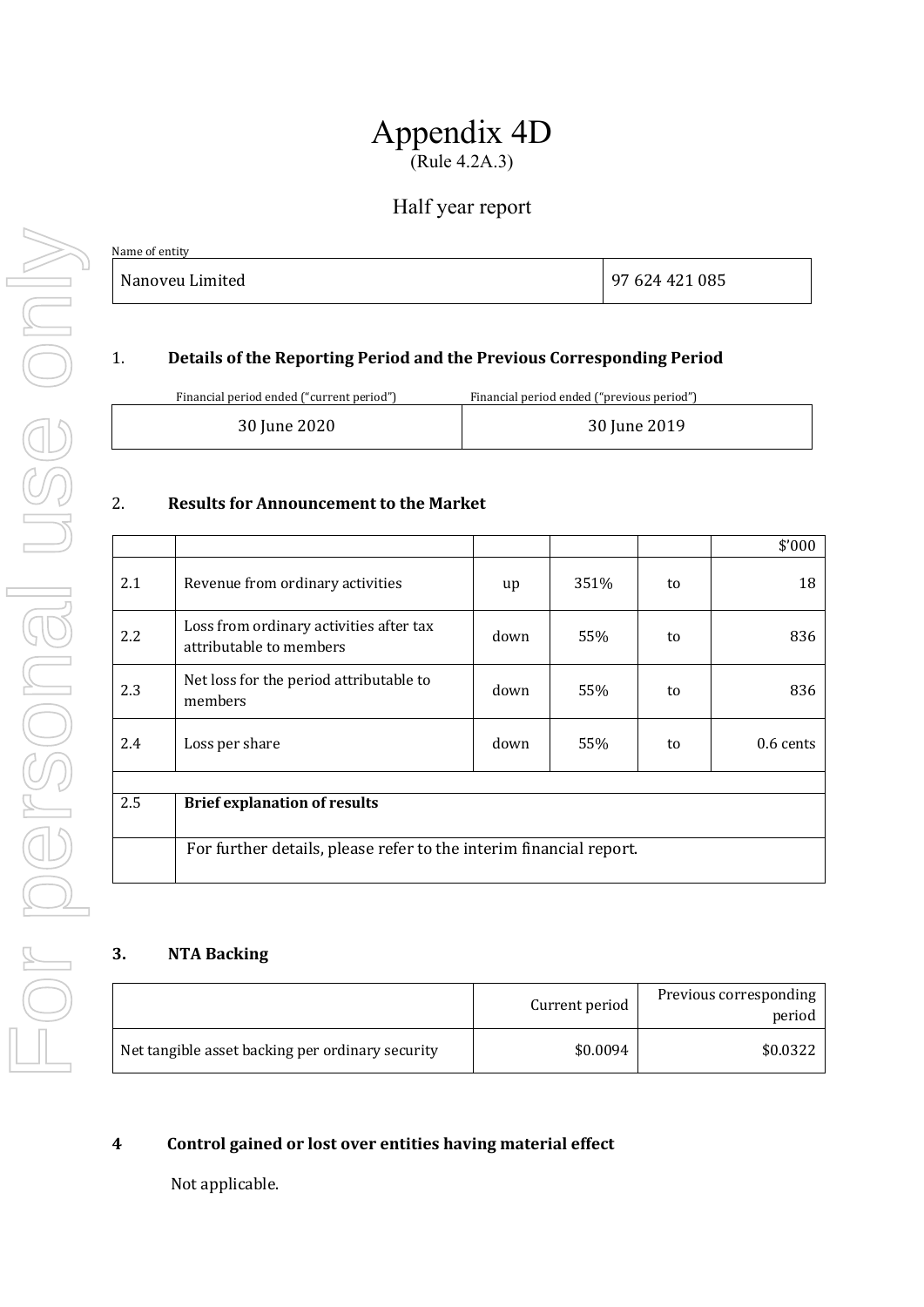#### **5. Dividends**

There were no dividends declared or paid during the period and the do not recommend that any dividends be paid.

#### **6. Dividend Reinvestment Plans**

Not applicable.

#### **7.** Material interest in entities which are not controlled entities

Not applicable.

#### **8. Independent Review Report**

Refer to the attached Half Year Financial Report for the half-year ended 30 June 2020.

#### **9. Compliance Statement**

This report should be read in conjunction with the attached Half-year Financial Report for the half-year ended 30 June 2020.

Signed here:  $\sqrt{27}$  Date: 27<sup>th</sup> August 2020

Print name: Alfred Chong Executive Chairman and CEO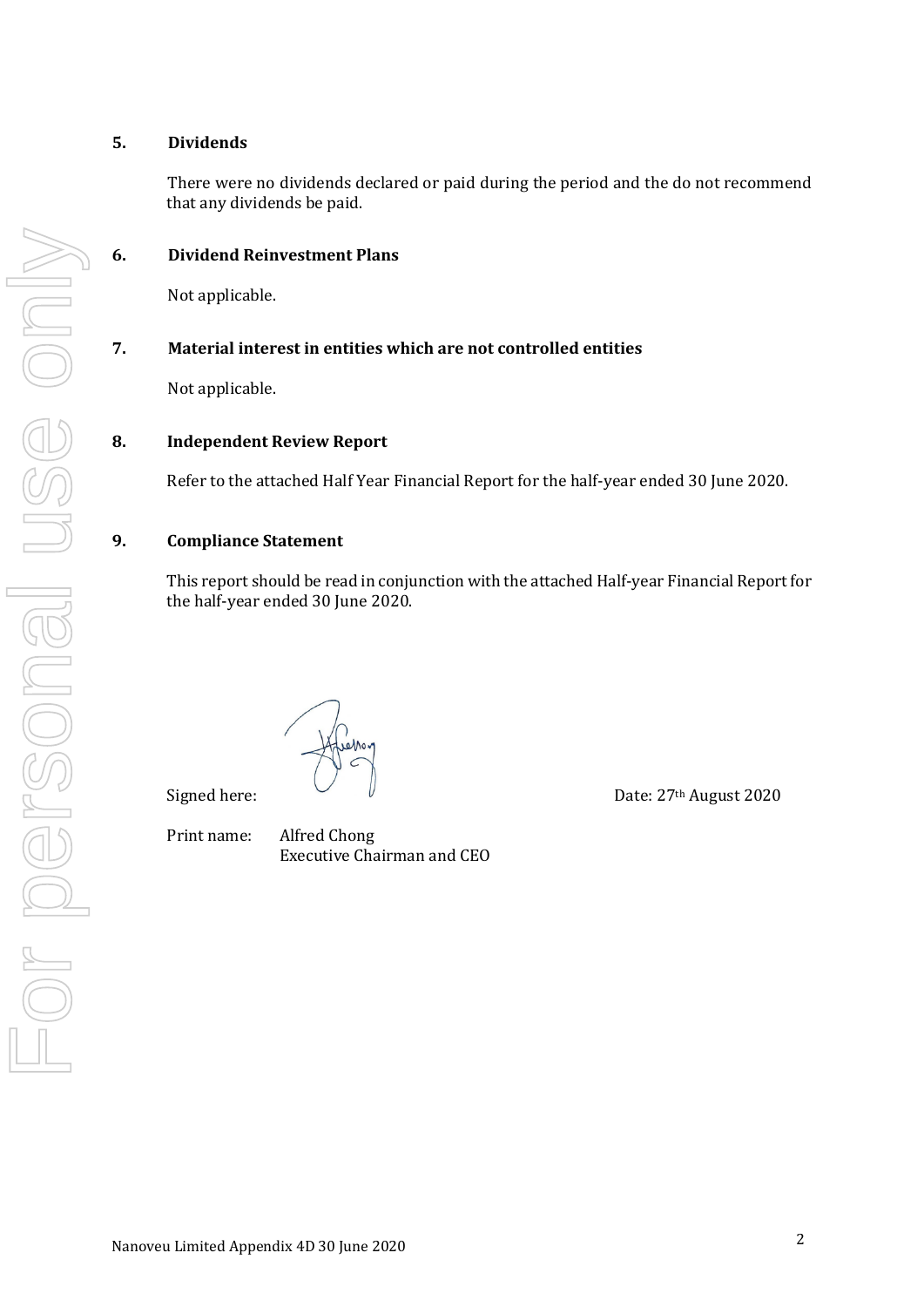

# **Nanoveu Limited**

(ACN 624 421 085)

# INTERIM FINANCIAL REPORT FOR THE HALF-YEAR ENDED

30 June 2020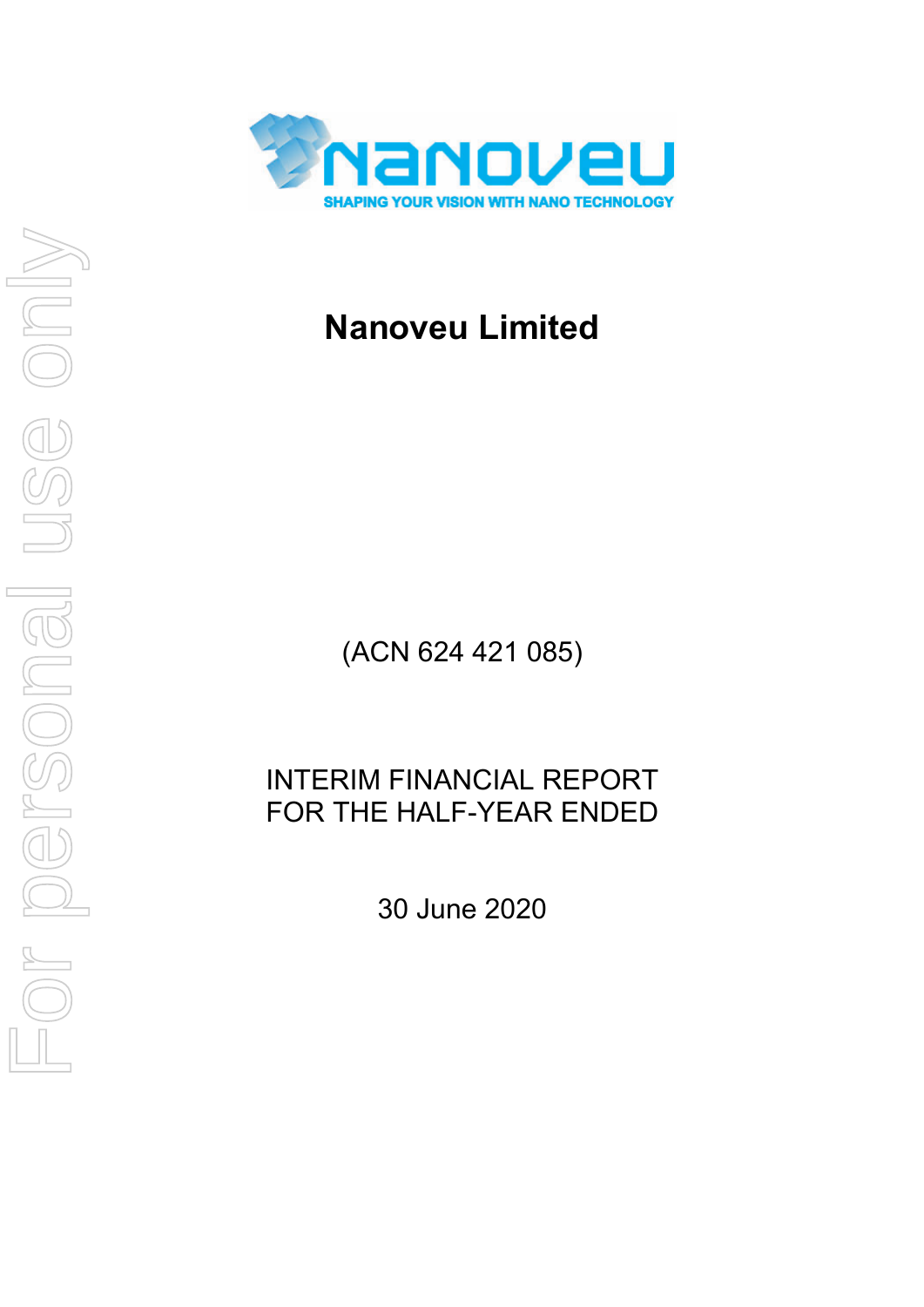|    | <b>CONTENTS</b>                                                         | <b>PAGE</b>    |
|----|-------------------------------------------------------------------------|----------------|
| j. | <b>Company Directory</b>                                                | 1              |
|    | Directors' Report                                                       | $\overline{2}$ |
|    | Auditor's Independence Declaration                                      | $\overline{4}$ |
|    | Consolidated Statement of Profit or Loss and Other Comprehensive Income | 5              |
|    | <b>Consolidated Statement of Financial Position</b>                     | 6              |
|    | Consolidated Statement of Changes in Equity                             | $\overline{7}$ |
|    | <b>Consolidated Statement of Cash Flows</b>                             | 8              |
|    | Notes to the Consolidated Financial Statements                          | $9 - 16$       |
|    | Directors' Declaration                                                  | 17             |
|    | Independent Auditor's Review Report                                     | 18             |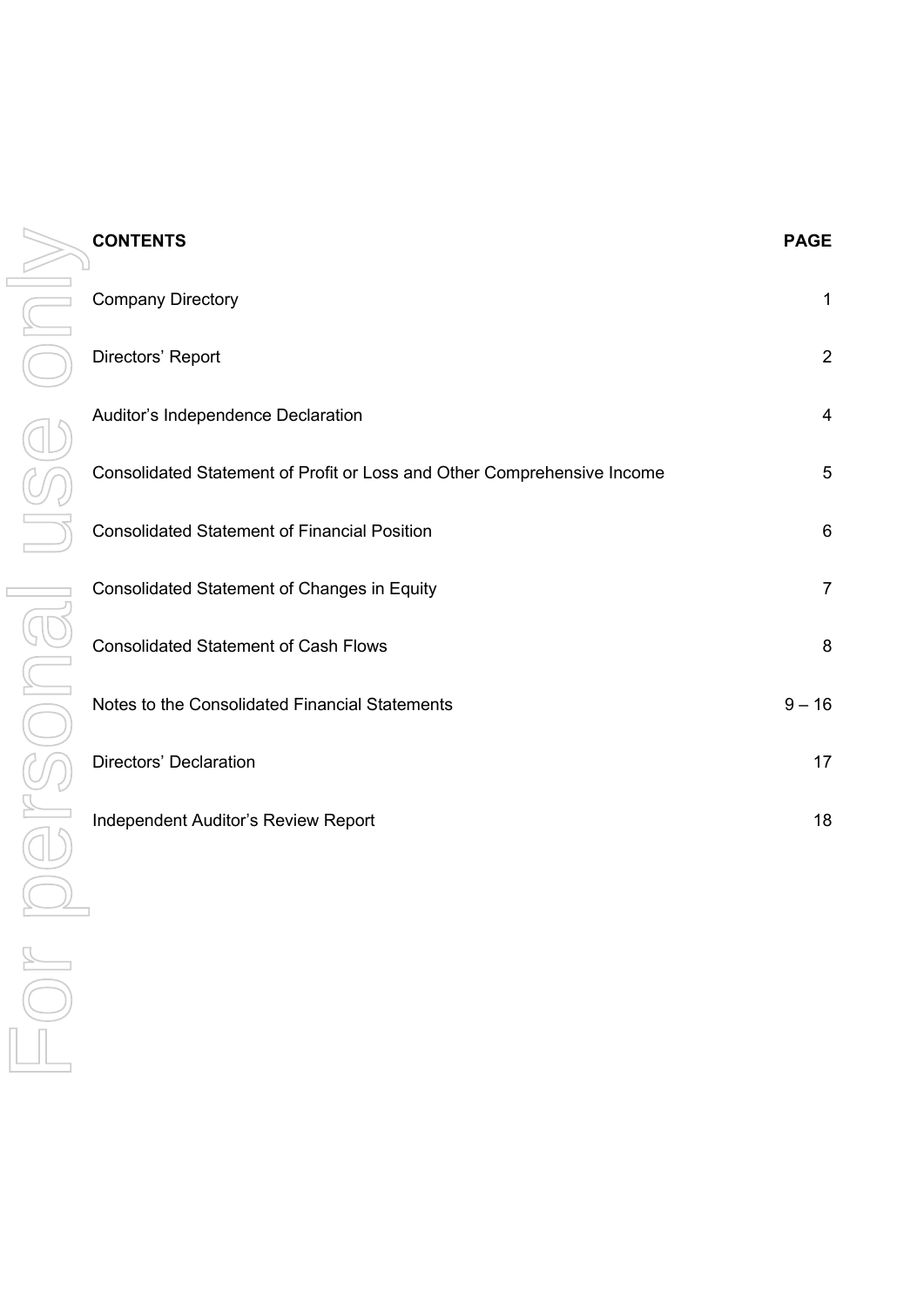# **COMPANY DIRECTORY**

#### **Directors**

Mr Alfred Chong Executive Chairman

Mr Michael van Uffelen Executive Director

Mr Steven Apedaile Non-executive Director

Mr David Nicol Non-executive Director

### **Company Secretary**

Mr Michael van Uffelen

### **Share Registry**

Automic Registry Services Level 2 267 St Georges Terrace Perth WA 6000

Telephone (within Australia): 1300 288 664 Telephone (outside Australia): +61 2 9698 5414 Email: hello@automic.com.au

97 624 421 085

### **Registered Office**

1/18 Olive Street Subiaco WA 6008

Tel: +61 8 6244 9095

### **Web Address**

www.nanoveu.com

### **ASX Code:**

NVU

#### **Auditors**

BDO Audit (WA) Pty Ltd 38 Station Street Subiaco WA 6008

### **Solicitors**

Steinepreis Paganin Level 4, The Read Buildings 16 Milligan Street Perth WA 6000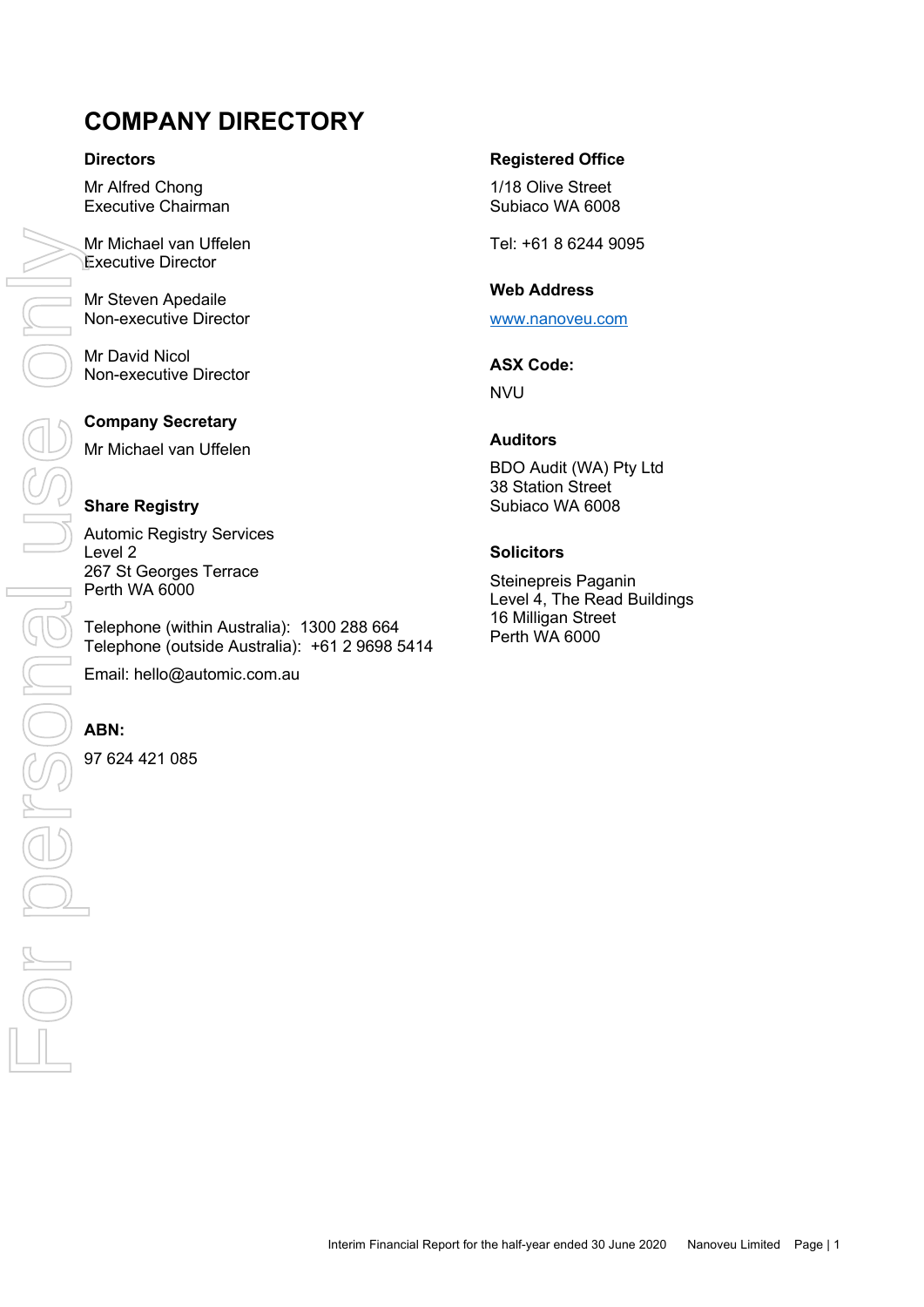# **DIRECTORS' REPORT**

Your Directors submit the financial report of the Company, being Nanoveu Limited, and the entities it controlled ("the Group"), for the half-year ended 30 June 2020. In order to comply with the provisions of the Corporations Act 2001, the Directors report as follows:

### **Directors**

The names of Directors who held office during or since the end of the half-year and until the date of this report are as below. Directors were in office for this entire period unless otherwise stated.

| Alfred Chong    | <b>Executive Chairman and CEO</b>                                 |
|-----------------|-------------------------------------------------------------------|
|                 | Michael van Uffelen Executive Director, Company Secretary and CFO |
| Steven Apedaile | Independent Non-executive Director                                |
| David Nicol     | Independent Non-executive Director                                |

### **Review of Operations**

The loss for the half-year period for the Group after providing for income tax amounted to \$835,660 (2019: \$1,871,487).

Nanoveu's EyeFly3D™ product converts 2D digital displays into 3D without the need for 3D glasses. EyeFly3DTM has won numerous industry awards and is currently available for Apple iPhones and Google Pixel 3 phones.

Nanoveu is expanding its product range with the development of three complementary technologies:

- EyeFyx, to enable people with age-related farsightedness (presbyopia, one of the most common types of vision loss, affecting nearly one-quarter of the world's population and anyone living beyond middle age) to read smartphones and tablets without wearing reading glasses;
- Anti-reflective protectors, reducing screen reflection for smart phones and tablets; and
- Antiviral protectors, providing protection from viruses and bacteria.

Further, Nanoveu offers laminating machines for precise and bacterial free installation of its products on smart phones.

### **Significant changes in the state of affairs**

There were no significant changes in the state of affairs of the Group during the financial half-year.

# **Events After the Balance Sheet Date**

Subsequent to reporting date the Company secured a funding facility of up to \$2.4 million from Antiviral Technologies Portfolio LLC ("the Investor") for subscriptions for ordinary shares of the Company as follows:

- A \$600,000 subscription for shares with the value of \$658,500 has been received by the Company.
- A \$600,000 subscription for shares with the value of \$658,500 to be made subject to the Company obtaining shareholder approval for that subscription.
- An additional \$400,000 subscription for shares with the value of \$439,000 to be made (at the Investor's election) no later than at the first anniversary, subject to the Company obtaining shareholder approval for that subscription.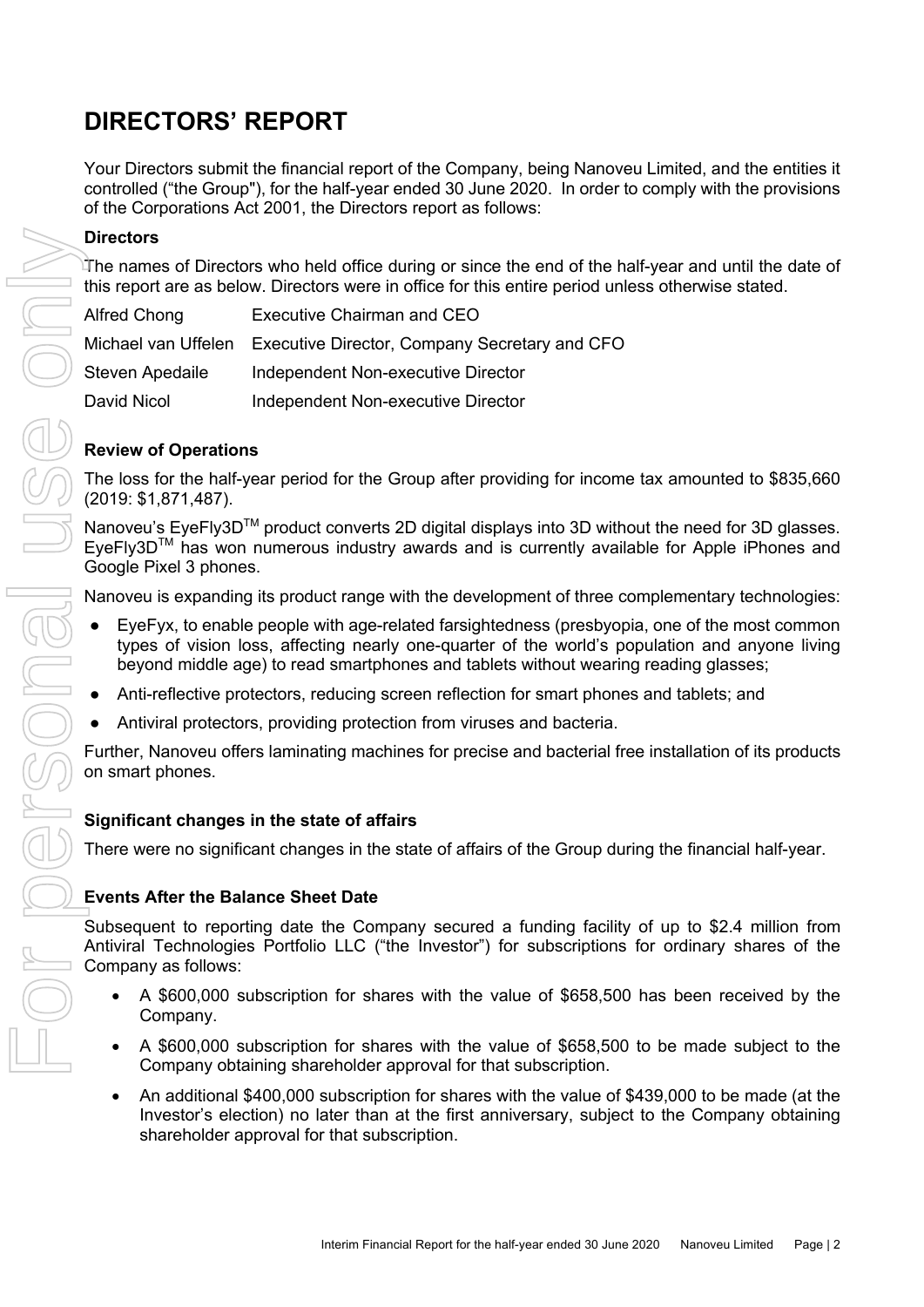# **DIRECTORS' REPORT**

• An additional \$800,000 subscription for shares with the value of \$878,000 may be made by mutual consent of the parties, subject to the Company obtaining shareholder approval for that subscription.

Each of these investments will be made by way of the Investor prepaying for shares which will be issued upon the Investor's written request, within 18 months of the final subscription, in the number determined by applying to the subscription amount prepaid for by the Investor the "Purchase Price",. being the average of the five daily volume-weighted average prices (rounded down to the next one tenth of a cent, or if the share price exceeds \$0.10, the next half a cent) selected by the Investor at its discretion during the 20 consecutive actual trading days immediately prior to the Investor's written request. Each issue must be for no less than \$150,000 of the shares.

The Company has made an initial issuance of 3,500,000 shares to the Investor; the remainder of shares will be issued as set out above. Alternatively, in lieu of applying these shares towards the aggregate number of the Placement Shares to be issued by Nanoveu, the Investor may, at a date determined by the Investor (no later than five business days after the later of the date of termination of the Agreement or the date by which all of the investments under the Agreement have been made, and all of the shares issuable under the Agreement have been issued), elect to make a further payment to the Company equal to the value of these shares determined using the Purchase Price at the time of the payment. Executive Company that the company that the mean of the this interaction of the company of the behavior of the form of the secure of the form of the form of the form of the form of the form of the form of the form of the f

The Company has:

- paid a fee to the Investor of \$100,000 (equivalent to 4.2% of the maximum placement amount), satisfied by way of an issuance of 1,587,302 Shares to the Investor; and
- agreed, subject to shareholders' approval, to grant to the Investor 3,900,000 unlisted options to acquire ordinary shares at \$0.1018 each on or before 36-month anniversary of their grant date. This exercise price is at a 40% premium to the average of the daily VWAPs for Shares for the 20 consecutive actual trading days immediately prior to the date of the Agreement.

221,000 shares were issued after period end following the achievement of a performance hurdle.

The impact of the Coronavirus (COVID-19) pandemic is ongoing and it is not practicable to estimate the potential impact, positive or negative, after the reporting period. The situation is rapidly developing and is dependent on measures imposed by the Australian Government and other countries, such as maintaining social distancing requirements, quarantine, travel restrictions and any economic stimulus that may be provided.

Apart from the items above, no matters or circumstances have arisen since the end of the financial year which significantly affected or may significantly affect the operations of the Group, the results of those operations, or the state of affairs in future financial years.

# **Auditor's Independence Declaration**

Section 307C of the Corporations Act 2001 requires our auditors, BDO Audit (WA) Pty Ltd, to provide the Directors of the Company with an Independence Declaration in relation to the review of the halfyear financial report. This Independence Declaration is set out on page 4 and forms part of this Directors' report for the half-year ended 30 June 2020.

This report is signed in accordance with a resolution of the Board of Directors made pursuant to section 306(3)(a) of the Corporations Act 2001.

Mr Alfred Chong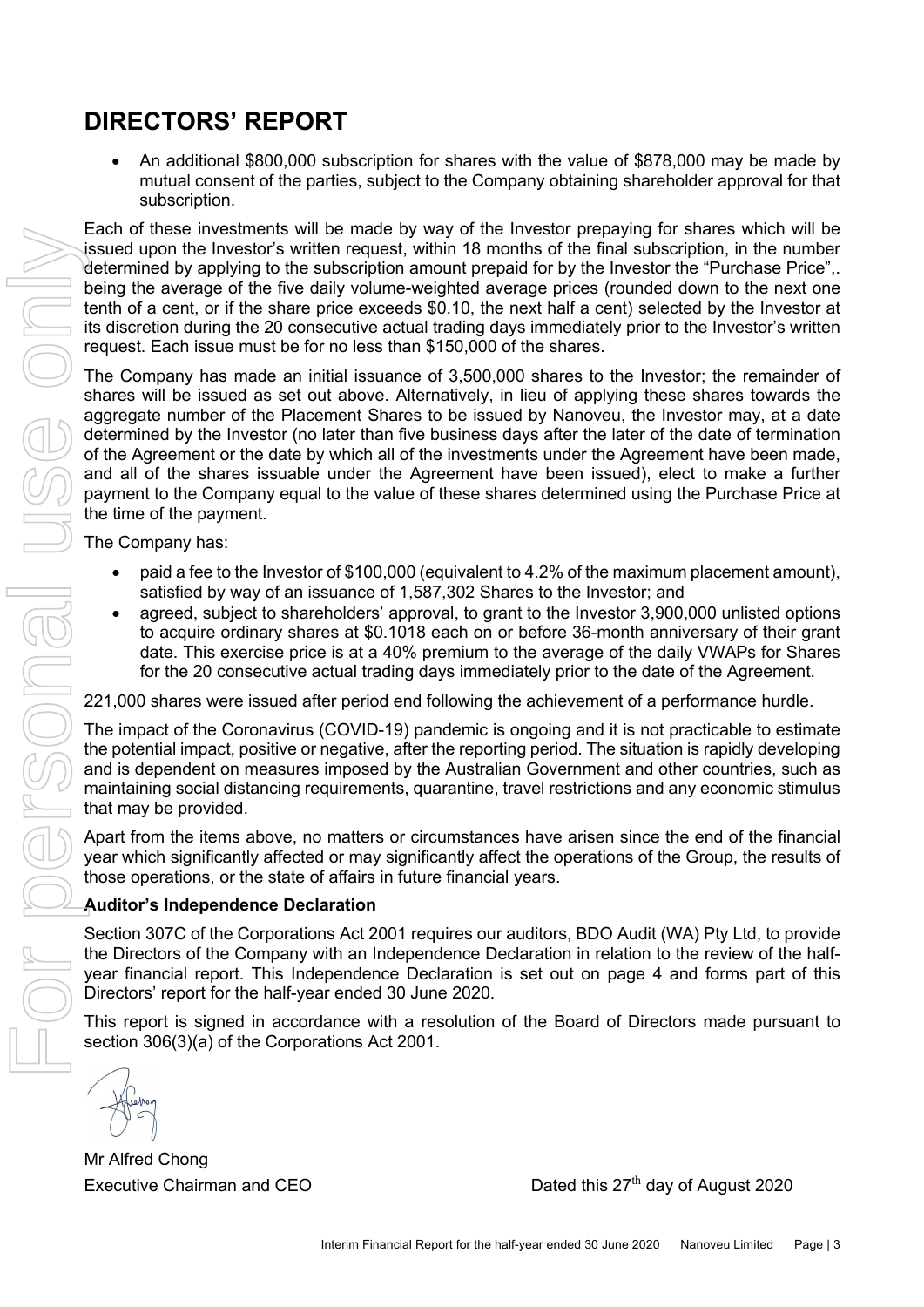

Tel: +61 8 6382 4600 Fax: +61 8 6382 4601 **www.bdo.com.au**

38 Station Street Subiaco, WA 6008 PO Box 700 West Perth WA 6872 Australia

**DECLARATION OF INDEPENDENCE BY PHILLIP MURDOCH TO THE DIRECTORS OF NANOVEU LIMITED**

As lead auditor for the review of Nanoveu Limited for the half-year ended 30 June 2020, I declare that, to the best of my knowledge and belief, there have been:

- 1. No contraventions of the auditor independence requirements of the *Corporations Act 2001* in relation to the review; and
- 2. No contraventions of any applicable code of professional conduct in relation to the review.

This declaration is in respect of Nanoveu Limited and the entities it controlled during the period.

**Phillip Murdoch** Director

**BDO Audit (WA) Pty Ltd** Perth, 27 August 2020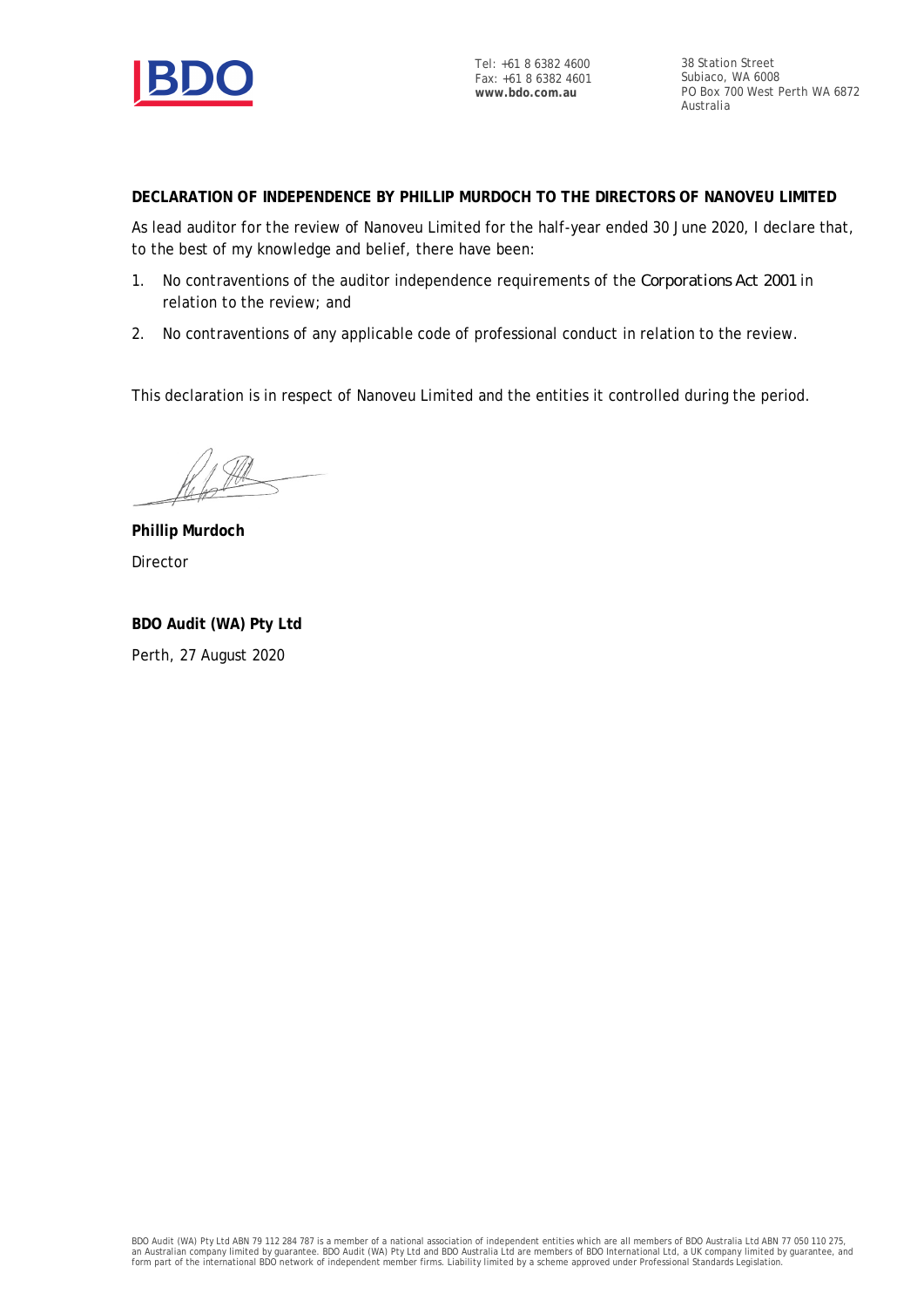# **CONSOLIDATED STATEMENT OF PROFIT OR LOSS AND OTHER COMPREHENSIVE INCOME**

HALF-YEAR ENDED 30 JUNE 2020

|                                                               | <b>Note</b>    | <b>Half-Year</b><br><b>Ended</b><br>30/06/2020 | <b>Half-Year</b><br><b>Ended</b><br>30/06/2019 |
|---------------------------------------------------------------|----------------|------------------------------------------------|------------------------------------------------|
|                                                               |                | \$                                             |                                                |
| Revenue from contracts with customers                         |                | 17,514                                         | 3,884                                          |
| <b>Revenue</b>                                                |                | 17,514                                         | 3,884                                          |
| Cost of sale of goods                                         |                | (12, 656)                                      | (3, 594)                                       |
| <b>Gross profit</b>                                           |                | 4,858                                          | 290                                            |
| Other operating income                                        |                | 76,719                                         | 12,424                                         |
| Selling and distribution expenses                             |                | (168, 864)                                     | (135, 811)                                     |
| Administration expenses                                       |                | (518, 723)                                     | (910, 613)                                     |
| Research and development costs                                |                | (134, 210)                                     | (802,080)                                      |
| Share based payment expense                                   | $\overline{7}$ | (96, 317)                                      | (68, 780)                                      |
| <b>Operating loss</b>                                         |                | (836, 537)                                     | (1,904,570)                                    |
| Finance income                                                |                | 994                                            | 33,083                                         |
| Finance costs                                                 |                | (117)                                          |                                                |
| Loss before income tax                                        |                | (835, 660)                                     | (1,871,487)                                    |
| Income tax expense                                            |                |                                                |                                                |
| Loss for the year                                             |                | (835, 660)                                     | (1,871,487)                                    |
| Other comprehensive income / (loss)                           |                |                                                |                                                |
| Items that may be reclassified to profit or loss:             |                |                                                |                                                |
| - Currency translation differences arising from consolidation |                | 4,790                                          | 12,359                                         |
|                                                               |                | 4,790                                          | 12,359                                         |
| Total comprehensive loss for the year                         |                | (830, 870)                                     | (1,859,128)                                    |
| Loss per share - basic and diluted                            | 3              | (0.6)                                          | (1.4)                                          |

The above Consolidated Statement of Profit or Loss and Other Comprehensive Income should be read in conjunction with the accompanying notes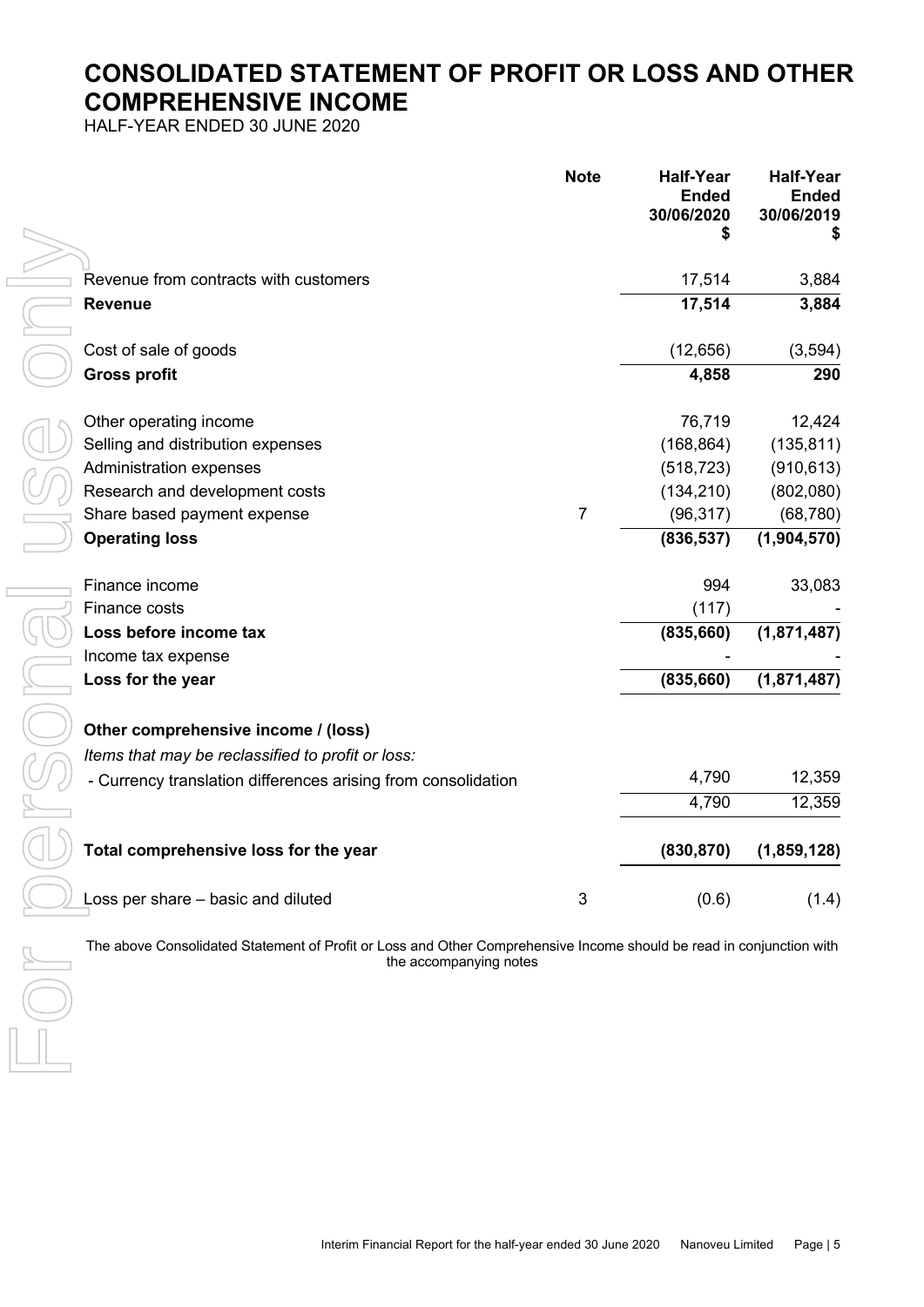# **CONSOLIDATED STATEMENT OF FINANCIAL POSITION**

AS AT 30 JUNE 2020

|                                                                                                                  | <b>Note</b> | 2020<br>S      | 30 June 31 December<br>2019<br>\$ |
|------------------------------------------------------------------------------------------------------------------|-------------|----------------|-----------------------------------|
| <b>CURRENT ASSETS</b>                                                                                            |             |                |                                   |
| Cash and cash equivalents                                                                                        |             | 1,002,764      | 2,195,407                         |
| Other receivables                                                                                                |             | 191,723        | 189,337                           |
| Inventories                                                                                                      | 5           | 245,590        |                                   |
| Right of use asset                                                                                               |             | 29,617         | 28,046                            |
| <b>Total Current Assets</b>                                                                                      |             | 1,469,694      | 2,412,790                         |
| <b>NON-CURRENT ASSETS</b>                                                                                        |             |                |                                   |
| Plant and equipment                                                                                              |             | 102,095        | 126,149                           |
| Right of use asset                                                                                               |             |                | 15,873                            |
| <b>Total Non-current Assets</b>                                                                                  |             | 102,095        | 142,022                           |
| <b>TOTAL ASSETS</b>                                                                                              |             | 1,571,789      | 2,554,812                         |
| <b>CURRENT LIABILITIES</b>                                                                                       |             |                |                                   |
| Trade and other payables                                                                                         |             | 295,113        | 529,281                           |
| Lease liability                                                                                                  |             | 29,617         | 28,046                            |
| <b>Total Current Liabilities</b>                                                                                 |             | 324,730        | 557,327                           |
| <b>NON-CURRENT LIABILITIES</b>                                                                                   |             |                |                                   |
| Lease liability                                                                                                  |             |                | 15,873                            |
| <b>Total Non-current Liabilities</b>                                                                             |             | $\blacksquare$ | 15,873                            |
| <b>TOTAL LIABILITIES</b>                                                                                         |             | 324,730        | 573,200                           |
| <b>NET ASSETS</b>                                                                                                |             | 1,247,059      | 1,981,612                         |
| <b>EQUITY</b>                                                                                                    |             |                |                                   |
| <b>Issued capital</b>                                                                                            | 6           | 13,372,408     | 13,372,408                        |
| <b>Accumulated losses</b>                                                                                        |             |                | $(11,022,375)$ $(10,186,715)$     |
| Reserves                                                                                                         |             |                | $(1,102,974)$ $(1,204,081)$       |
| <b>TOTAL EQUITY</b>                                                                                              |             | 1,247,059      | 1,981,612                         |
| The above Consolidated Statement of Financial Position should be read in conjunction with the accompanying notes |             |                |                                   |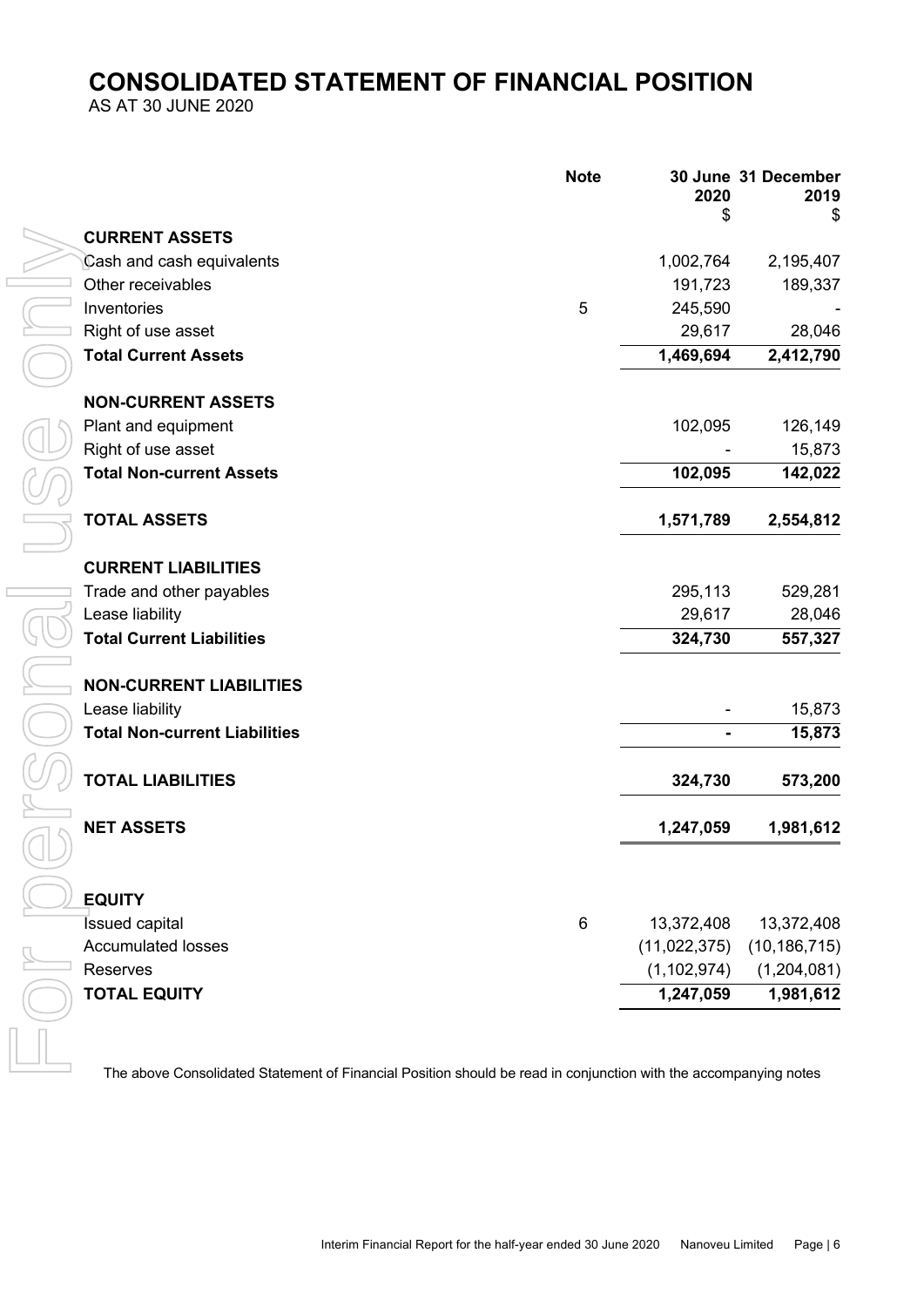# **CONSOLIDATED STATEMENT OF CHANGES IN EQUITY**

HALF-YEAR ENDED 30 JUNE 2020

|                                                       | <b>Issued Capital Accumulated</b> | <b>Losses</b> | <b>Common</b><br>Control<br><b>Reserve</b> | <b>Share Based</b><br><b>Payment</b><br><b>Reserve</b> | Foreign<br>Currency<br>Translation<br><b>Reserve</b> | Total       |
|-------------------------------------------------------|-----------------------------------|---------------|--------------------------------------------|--------------------------------------------------------|------------------------------------------------------|-------------|
|                                                       | \$                                | \$            | \$                                         | \$                                                     | \$                                                   | \$          |
| Balance at 1 January 2019                             | 13,372,408                        | (6,813,697)   | (1,710,087)                                | 263,040                                                | 72.423                                               | 5,184,087   |
| Loss for the half-year                                |                                   | (1,871,487)   |                                            |                                                        | 12.359                                               | (1,859,128) |
| Total comprehensive loss<br>for the year              |                                   | (1,871,487)   |                                            |                                                        | 12.359                                               | (1,859,128) |
| Transactions with owners in their capacity as owners: |                                   |               |                                            |                                                        |                                                      |             |
| Share based payments                                  |                                   |               |                                            | 68.780                                                 |                                                      | 68,780      |
| <b>Delense of 20 June 2040</b>                        | 42.272.400                        | 1000E40A      | (4.740.007)                                | 221.020                                                | 04700                                                | 2.202.720   |

| Balance at 30 June 2019                               | 13,372,408 | (8,685,184)    | (1,710,087) | 331,820 | 84,782 | 3,393,739  |
|-------------------------------------------------------|------------|----------------|-------------|---------|--------|------------|
| Balance at 1 January 2020                             | 13,372,408 | (10, 186, 715) | (1,710,087) | 424,875 | 81,131 | 1,981,612  |
| Loss for the half-year                                |            | (835, 660)     |             |         | 4,790  | (830, 870) |
| Total comprehensive loss<br>for the year              |            | (835,660)      |             |         | 4,790  | (830, 870) |
| Transactions with owners in their capacity as owners: |            |                |             |         |        |            |
| Share based payments                                  |            |                |             | 96,317  |        | 96,317     |
| Balance at 30 June 2020                               | 13,372,408 | (11, 022, 375) | (1,710,087) | 521,192 | 85,921 | 1,247,059  |
|                                                       |            |                |             |         |        |            |
|                                                       |            |                |             |         |        |            |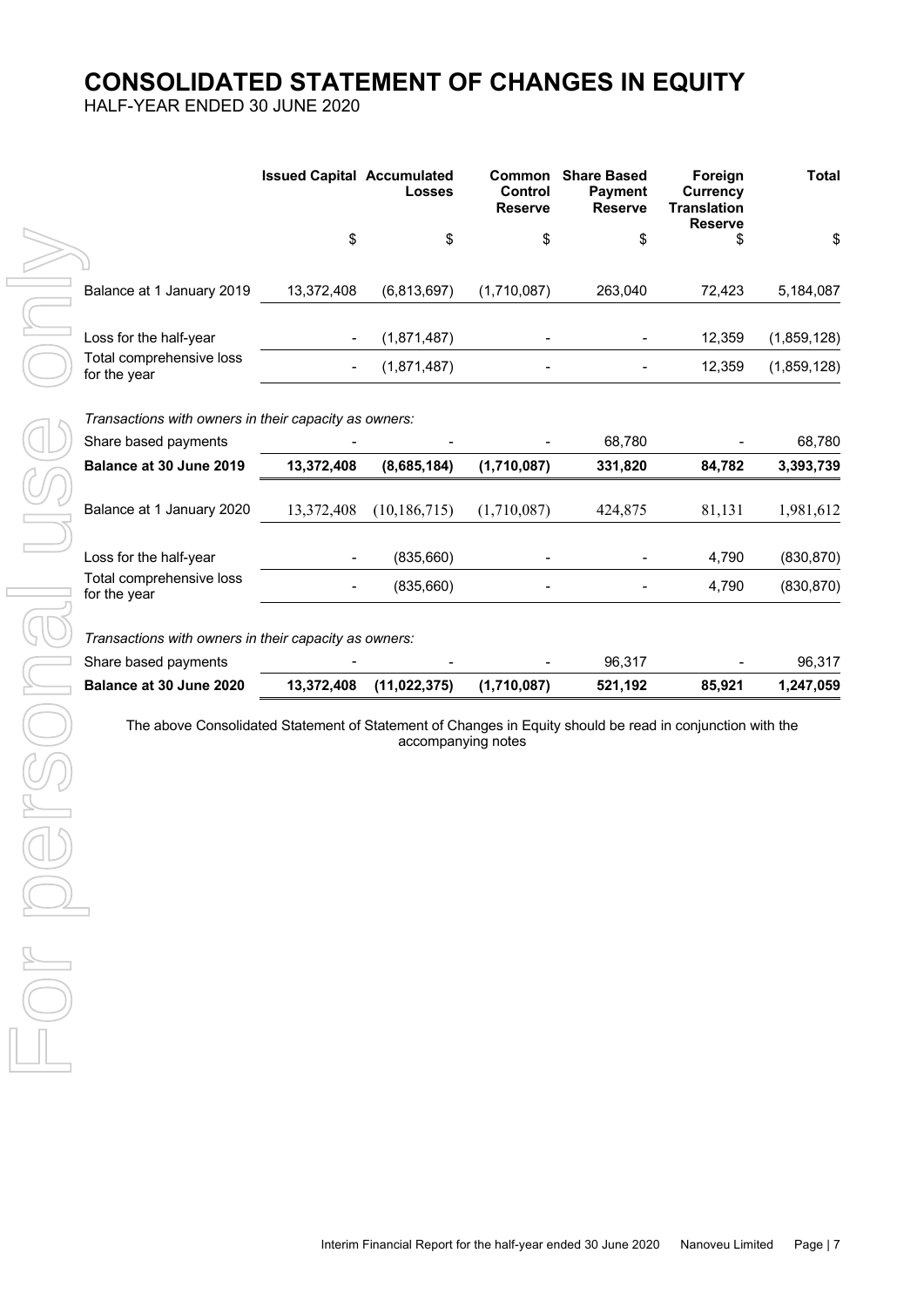# **CONSOLIDATED STATEMENT OF CASH FLOWS**

HALF-YEAR ENDED 30 JUNE 2020

|                                                       | <b>Half-Year</b><br><b>Ended</b><br>30/06/2020 | <b>Half-Year</b><br><b>Ended</b><br>30/06/2019<br>5 |
|-------------------------------------------------------|------------------------------------------------|-----------------------------------------------------|
| <b>Cash flows from Operating Activities</b>           |                                                |                                                     |
| Receipts from customers                               | 17,514                                         | 3,884                                               |
| Government grant received                             | 76,719                                         | 12,313                                              |
| Payments to suppliers and employees                   | (1, 287, 870)                                  | (1,312,715)                                         |
| Interest received                                     | 994                                            | 33,083                                              |
| Net cash (used in) operating activities               | (1, 192, 643)                                  | (1,263,436)                                         |
| <b>Cash Flows from Investing Activities</b>           |                                                |                                                     |
| Purchase of plant and equipment                       |                                                | (118, 290)                                          |
| Term deposit redeemed                                 |                                                | 2,000,000                                           |
| Net cash provided by (used in) / investing activities |                                                | 1,881,710                                           |
| Net increase (decrease) in cash held                  | (1, 192, 643)                                  | 618,274                                             |
| Cash at the beginning of the financial period         | 2,195,407                                      | 2,908,108                                           |
| Cash at the end of the financial period               | 1,002,764                                      | 3,526,382                                           |

The above Consolidated Statement of Cash Flows should be read in conjunction with the accompanying notes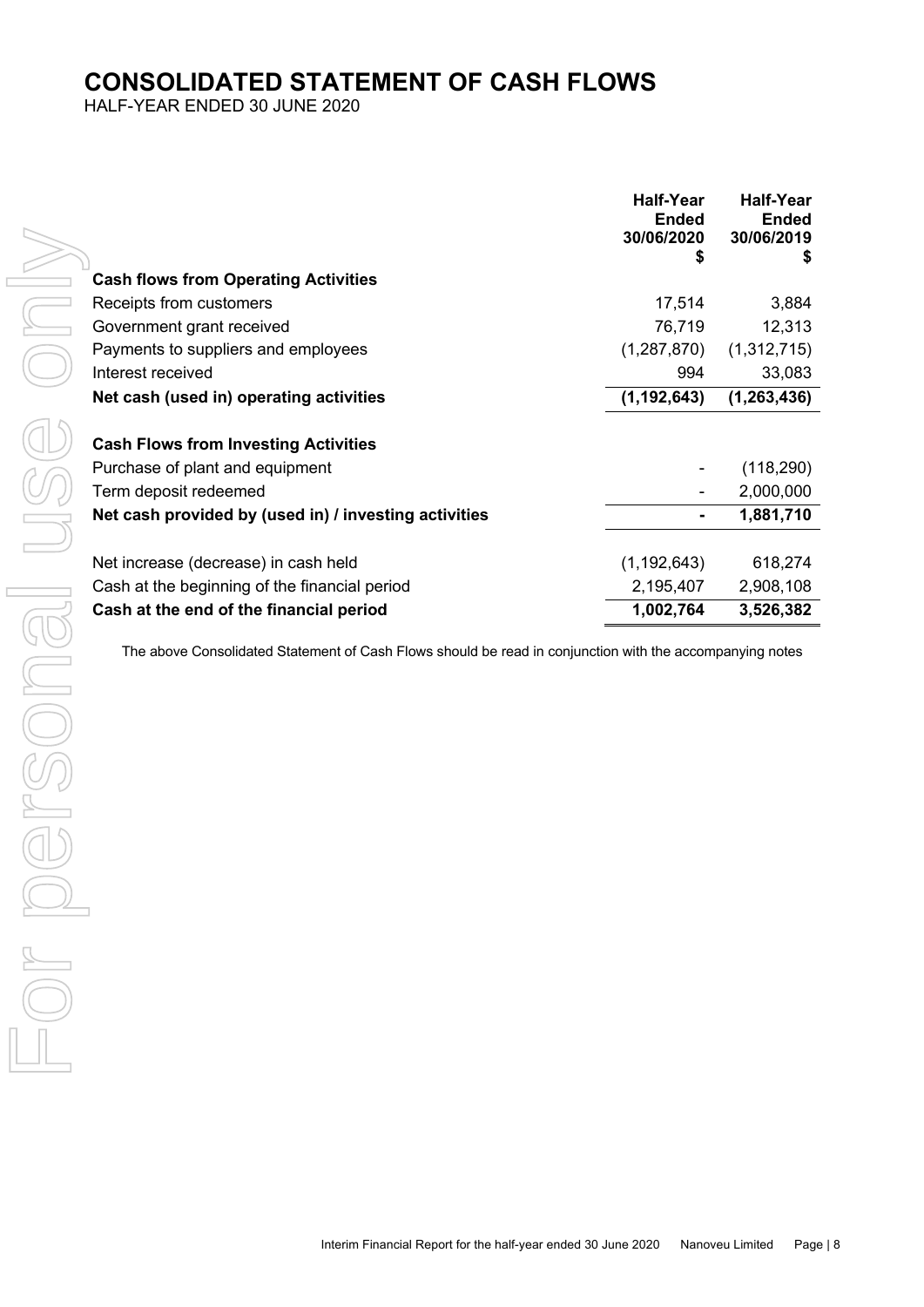### **1. SIGNIFICANT ACCOUNTING POLICIES**

#### **Basis of Preparation**

These general purpose financial statements for the interim half-year reporting period ended 30 June 2020 have been prepared in accordance with Australian Accounting Standard AASB 134 'Interim Financial Reporting' and the Corporations Act 2001, as appropriate for for-profit oriented entities. Compliance with AASB 134 ensures compliance with International Financial Reporting Standard IAS 34 'Interim Financial Reporting'.

It is recommended that the financial statements are read in conjunction with the annual financial report for the year ended 31 December 2019 and any public announcements made by the Company during the half-year in accordance with continuous disclosure requirements arising under the Corporations Act 2001 and the ASX Listing Rules.

The interim financial statements have been approved and authorised for issue by the Board on 27 August 2020.

The principal accounting policies adopted are consistent with those of the previous financial year and corresponding interim reporting period, unless otherwise stated.

#### **Going concern**

The interim financial report has been prepared on a going concern basis, which contemplates the continuity of normal business activity and the realisation of assets and the settlement of liabilities in the ordinary course of business. The Group incurred a loss for the half year ended 30 June 2020 of \$835,660 (2019: \$1,871,487) and net cash outflows from operating activities of \$1,192,643 (2019: \$1,263,436).

The ability of the Group to continue as a going concern is dependent on securing additional funding through either equity, debt or receipts, or a combination of all, to continue to fund its operational and technology development activities. These conditions indicate a material uncertainty that may cast a significant doubt about the Group's ability to continue as a going concern and, therefore, that it may be unable to realise its assets and discharge its liabilities in the normal course of business.

The Directors believe that there are sufficient funds available to continue to meet the Group's working capital requirements as at the date of this report and that sufficient funds will be available to finance the operations of the Group for the following reasons:

- The Directors of Nanoveu Limited have assessed the likely cash flow for the 12 month period from date of signing this half year report and its impact on the Group and believe there will be sufficient funds to meet the Group's working capital requirements as at the date of this report, based on the belief that additional funds will be receipted via product sales to finance the Company's activity and from a funding facility of up to \$2.4 million secured subsequent to period end (see Note 10).
- The Group has historically demonstrated its ability to raise funds to satisfy its immediate cash requirements. Management have considered the future capital requirements of the Group and will consider all funding options as required.
- The Directors of Nanoveu Limited have reason to believe that in addition to the cash flow currently available, additional funds from receipts are expected from the commercialisation of the Group's products.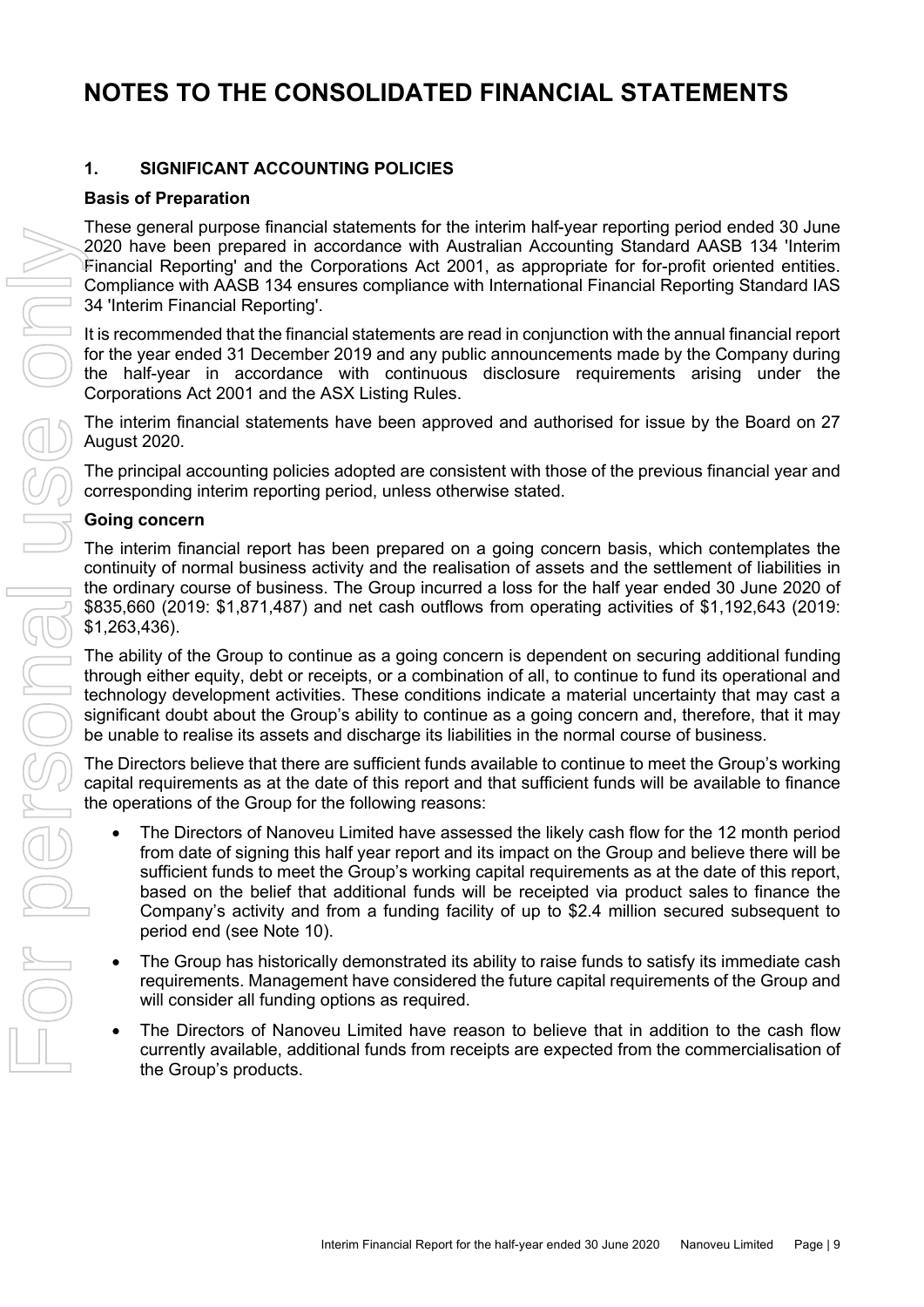# **1. SIGNIFICANT ACCOUNTING POLICIES (continued)**

Should the Group not be able to continue as a going concern, it may be required to realise its assets and discharge its liabilities other than in the ordinary course of business, and at amounts that differ from those stated in the financial statements or raise additional capital through equity or debts raisings and that the interim financial report does not include any adjustments relating to the recoverability and  $l$  dassification of recorded asset amounts or liabilities that might be necessary should the Group not continue as a going concern and meet its debts as and when they become due and payable.

### **Basis of Measurement and Reporting Conventions**

The financial statements, except for cash flow information, have been prepared on an accruals basis and are based on historical costs, modified, where applicable, by the measurement at fair value of selected non-current assets, financial assets and financial liabilities. The amounts presented in the financial statements have been rounded off to the nearest dollar unless stated otherwise.

The accounting policies adopted are consistent with the accounting policies adopted in the Group's last annual financial statements for the year ended 31 December 2019 except for the adoption of new and amended standards adopted by the Group. Comparative figures have been adjusted to conform to changes in presentation for the current financial year.

### **New, revised or amending Accounting Standards and Interpretations adopted**

The Group has adopted all of the new, revised or amending Accounting Standards and Interpretations issued by the Australian Accounting Standards Board that are mandatory for the current reporting period. The adoption of these Accounting Standards and Interpretations did not have any significant or material change to the Group's accounting policies.

Any new, revised or amending Accounting Standards or Interpretations that are not yet mandatory have not been early adopted.

#### **Functional and presentation currency**

These financial statements are presented in Australian dollars, which is the functional currency of Nanoveu Limited.

#### **Critical estimates and judgements**

#### *Performance rights*

4,980,000 performance rights are on issue which convert into fully paid ordinary shares on the achievement of the milestones as disclosed in Note 7. If the milestone is not satisfied on or before expected achievement dates, the Performance Rights will expire.

For remuneration and expense recognition purposes the value is the number of performance rights granted, multiplied by the share price at date of grant and the value being amortised over the period to the expected vesting date after assessing the likelihood, probability and date of achieving these milestones. These are then reassessed at each reporting date for performance rights which have not been achieved nor expired. issued to the consultants as a presented in Australian collection is the consultant of the consultant of a consultant of a consultant of a consultant of a consultant of a consultant of a consultant of a consultant of a con

#### *Performance Options*

The Group measures the cost of equity-settled share-based payments at fair value at the grant date using an option pricing model, taking into account the terms and conditions upon which the instruments were granted. The fair value is determined by a valuation using a Black Scholes Option Pricing Model.

The probability of achieving non-market based performance milestones is assessed at each reporting date. As at 30 June 2020, no expense has been recognised in respect of the performance options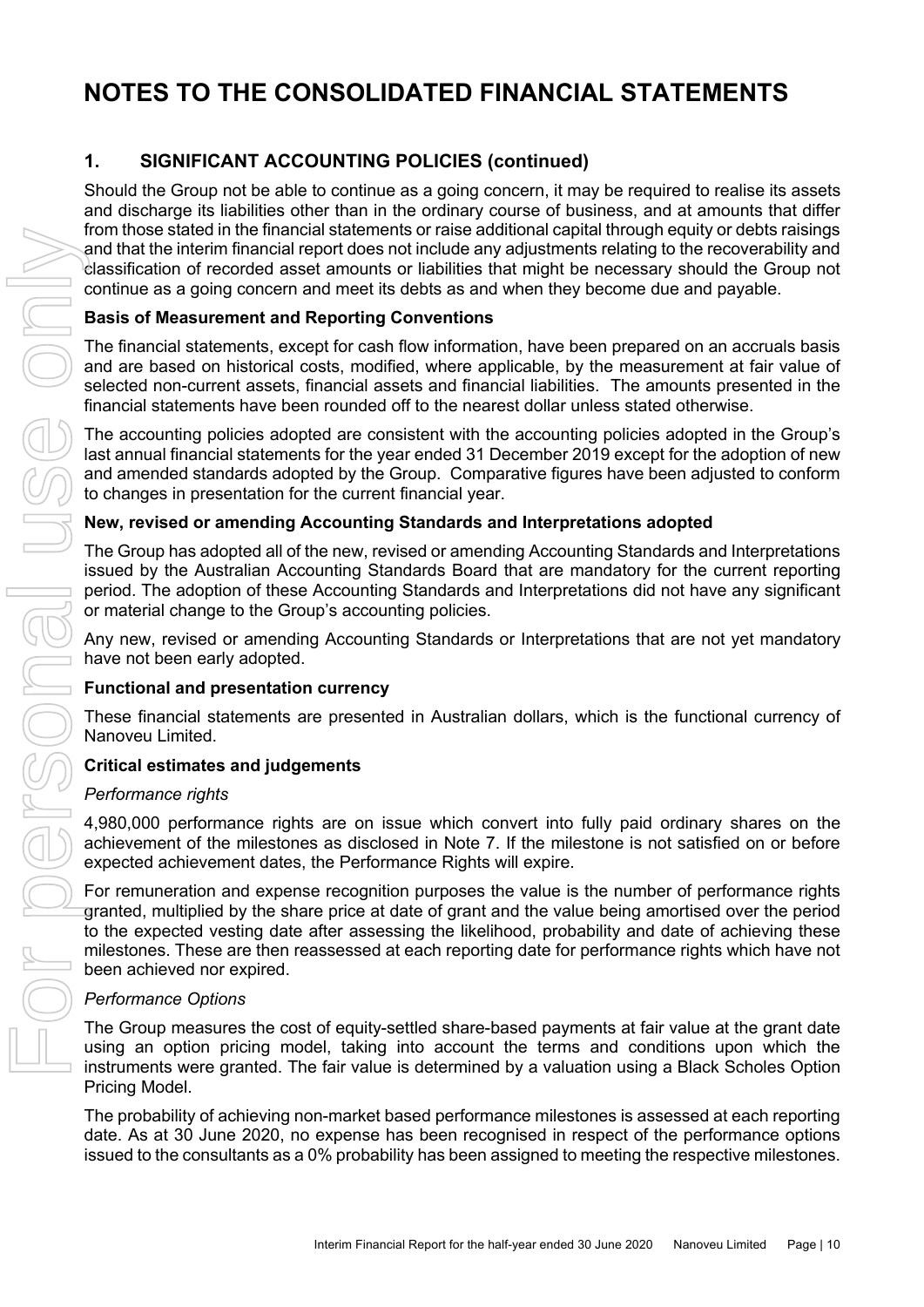# **1. SIGNIFICANT ACCOUNTING POLICIES (continued)**

### *Coronavirus (COVID-19) pandemic*

On 31 January 2020, the World Health Organisation (WHO) announced a global health emergency because of a new strain of coronavirus originating in Wuhan, China (COVID-19 outbreak) and the risks to the international community as the virus spreads globally beyond its point of origin. Because of the rapid increase in exposure globally, on 11 March 2020, the WHO classified the COVID-19 outbreak as a pandemic.

### **2. SEGMENT REPORTING**

- Americas;
- rest of the world; and
- corporate and head office.

|  | because of a new strain of coronavirus originating in Wuhan, China (COVID-19 outbreak) and the<br>risks to the international community as the virus spreads globally beyond its point of origin. Because<br>of the rapid increase in exposure globally, on 11 March 2020, the WHO classified the COVID-19<br>outbreak as a pandemic.                                                                                                                                                                                                                                                                                                                                                                                                 |                 |            |                                                        |                          |                            |                                 |
|--|--------------------------------------------------------------------------------------------------------------------------------------------------------------------------------------------------------------------------------------------------------------------------------------------------------------------------------------------------------------------------------------------------------------------------------------------------------------------------------------------------------------------------------------------------------------------------------------------------------------------------------------------------------------------------------------------------------------------------------------|-----------------|------------|--------------------------------------------------------|--------------------------|----------------------------|---------------------------------|
|  | The full impact of the COVID-19 outbreak continues to evolve at the date of this report. The Group is<br>therefore uncertain as to the full impact that the pandemic will have on its financial condition, liquidity,<br>and future results of operations during 2020 and 2021. Management is actively monitoring the global<br>situation and its impact on the Group's financial condition, liquidity, operations, suppliers, industry,<br>and workforce. Given the daily evolution of the COVID-19 outbreak and the global responses to curb<br>its spread, the Group is not able to estimate the effects of the COVID-19 outbreak on its results of<br>operations, financial condition, or liquidity for the 2020 financial year. |                 |            |                                                        |                          |                            |                                 |
|  | Although the company cannot estimate the length or gravity of the impact of the COVID-19 outbreak<br>at this time, if the pandemic continues, it may have a material adverse effect on the Group's results<br>of future operations, financial position, and liquidity in the fiscal year 2020 and 2021.                                                                                                                                                                                                                                                                                                                                                                                                                              |                 |            |                                                        |                          |                            |                                 |
|  | 2.<br><b>SEGMENT REPORTING</b>                                                                                                                                                                                                                                                                                                                                                                                                                                                                                                                                                                                                                                                                                                       |                 |            |                                                        |                          |                            |                                 |
|  | The Group predominantly deploys nanotechnology in vision applications for consumer devices<br>industry. For management purposes, the Group is organised into business units based on its services<br>and has three reportable segments, as follows:                                                                                                                                                                                                                                                                                                                                                                                                                                                                                  |                 |            |                                                        |                          |                            |                                 |
|  | Americas;<br>rest of the world; and<br>corporate and head office.                                                                                                                                                                                                                                                                                                                                                                                                                                                                                                                                                                                                                                                                    |                 |            |                                                        |                          |                            |                                 |
|  | No operating segments have been aggregated to form the above reportable operating segments.                                                                                                                                                                                                                                                                                                                                                                                                                                                                                                                                                                                                                                          |                 |            |                                                        |                          |                            |                                 |
|  | Management monitors the operating results of its business units separately for the purpose of making<br>decisions about resource allocation and performance assessment. Segment performance is<br>evaluated based on profit or loss and is measured consistently with profit or loss in the consolidated<br>financial statements. The Group's financing (including finance costs and finance income) and income<br>taxes are managed on a Group basis and are not allocated to operating segments.                                                                                                                                                                                                                                   |                 |            |                                                        |                          |                            |                                 |
|  | Transfer prices between operating segments are on an arm's length basis in a manner similar to<br>transactions with third parties.                                                                                                                                                                                                                                                                                                                                                                                                                                                                                                                                                                                                   |                 |            |                                                        |                          |                            |                                 |
|  | Half-year Ended 30 June<br>2020                                                                                                                                                                                                                                                                                                                                                                                                                                                                                                                                                                                                                                                                                                      | <b>Americas</b> | World      | <b>Rest of the Corporate and</b><br><b>Head Office</b> | Total<br><b>Segments</b> | and<br><b>Eliminations</b> | <b>Adjustments Consolidated</b> |
|  | <b>Revenue</b><br>External customers                                                                                                                                                                                                                                                                                                                                                                                                                                                                                                                                                                                                                                                                                                 | 15,564          | 1,950      |                                                        | 17,514                   |                            | 17,514                          |
|  | Inter-segment                                                                                                                                                                                                                                                                                                                                                                                                                                                                                                                                                                                                                                                                                                                        |                 |            |                                                        |                          |                            |                                 |
|  | Total revenue (i)                                                                                                                                                                                                                                                                                                                                                                                                                                                                                                                                                                                                                                                                                                                    | 15,564          | 1,950      |                                                        | 17,514                   |                            | 17,514                          |
|  | Income/(expenses)<br>Depreciation and<br>amortisation                                                                                                                                                                                                                                                                                                                                                                                                                                                                                                                                                                                                                                                                                |                 | (23, 513)  |                                                        | (23, 513)                |                            | (23, 513)                       |
|  | Segment profit/(loss)                                                                                                                                                                                                                                                                                                                                                                                                                                                                                                                                                                                                                                                                                                                | (44, 974)       | (292, 655) | (498, 030)                                             | (835, 660)               |                            | (835,660)                       |
|  | <b>Total assets</b>                                                                                                                                                                                                                                                                                                                                                                                                                                                                                                                                                                                                                                                                                                                  | 3,028           | 613,167    | 955,594                                                | 1,571,789                | $\overline{\phantom{a}}$   | 1,571,789                       |
|  | <b>Total liabilities</b>                                                                                                                                                                                                                                                                                                                                                                                                                                                                                                                                                                                                                                                                                                             | (4, 219)        | (266, 325) | (54, 187)                                              | (324, 730)               | $\overline{\phantom{a}}$   | (324, 730)                      |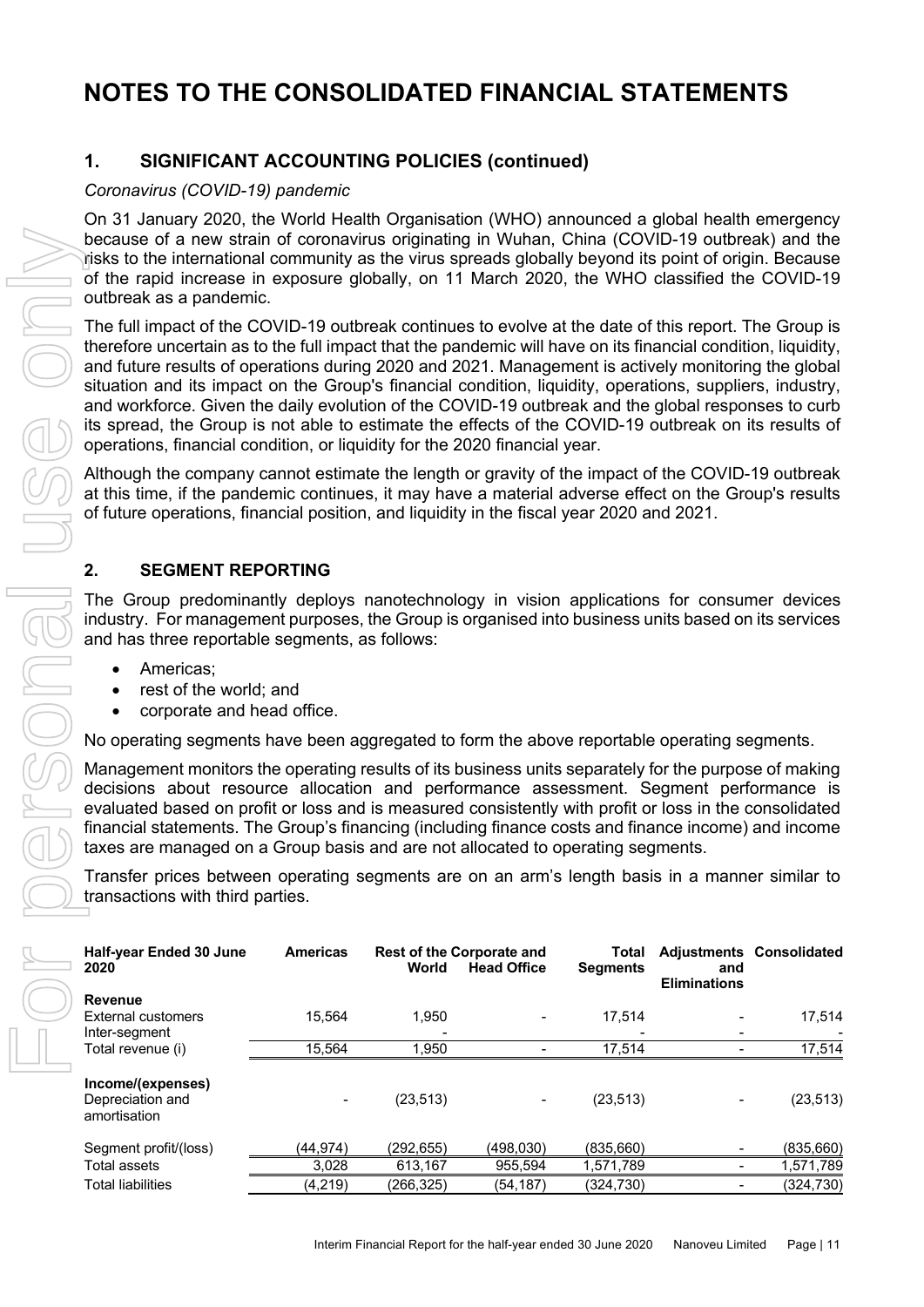# **2. SEGMENT REPORTING (continued)**

| Half-year Ended 30 June<br>2019                                                                                                                                                                                                                                                                                                                                                                                                      | <b>Americas</b> | World         | <b>Rest of the Corporate and</b><br><b>Head Office</b> | Total<br><b>Segments</b> | and<br><b>Eliminations</b>              | <b>Adjustments Consolidated</b>         |
|--------------------------------------------------------------------------------------------------------------------------------------------------------------------------------------------------------------------------------------------------------------------------------------------------------------------------------------------------------------------------------------------------------------------------------------|-----------------|---------------|--------------------------------------------------------|--------------------------|-----------------------------------------|-----------------------------------------|
| Revenue                                                                                                                                                                                                                                                                                                                                                                                                                              |                 |               |                                                        |                          |                                         |                                         |
| External customers<br>Inter-segment                                                                                                                                                                                                                                                                                                                                                                                                  | 162             | 3,722         |                                                        | 3,884                    |                                         | 3,884                                   |
| Total revenue (i)                                                                                                                                                                                                                                                                                                                                                                                                                    | 162             | 3,722         |                                                        | 3,884                    |                                         | 3,884                                   |
| Income/(expenses)<br>Depreciation and<br>amortisation                                                                                                                                                                                                                                                                                                                                                                                |                 | (42, 528)     |                                                        | (42, 528)                |                                         | (42, 528)                               |
| Segment profit/(loss)                                                                                                                                                                                                                                                                                                                                                                                                                | (86, 729)       | (1, 341, 472) | (443, 286)                                             | (835, 660)               |                                         | (835, 660)                              |
| <b>Total assets</b>                                                                                                                                                                                                                                                                                                                                                                                                                  | 15,494          | 1,072,486     | 3,314,795                                              | 4,402,775                | $\overline{(2)}$                        | 4,402,773                               |
| <b>Total liabilities</b>                                                                                                                                                                                                                                                                                                                                                                                                             |                 | (988, 339)    | (20, 695)                                              | (1,009,034)              |                                         | $\sqrt{(1,009,034)}$                    |
| <b>Adjustments and eliminations</b><br>Finance income and costs, and fair value gains and losses on financial assets are not allocated to<br>individual segments as the underlying instruments are managed on a group basis. Current taxes and<br>certain financial assets and liabilities are not allocated to those segments as they are also managed<br>on a group basis. Inter-segment revenues are eliminated on consolidation. |                 |               |                                                        |                          |                                         |                                         |
| (i)<br>Revenue is recognised at a point in time.                                                                                                                                                                                                                                                                                                                                                                                     |                 |               |                                                        |                          |                                         |                                         |
| 3.<br><b>LOSS PER SHARE</b>                                                                                                                                                                                                                                                                                                                                                                                                          |                 |               |                                                        |                          |                                         |                                         |
|                                                                                                                                                                                                                                                                                                                                                                                                                                      |                 |               |                                                        |                          | Half-year<br><b>Ended</b><br>30/06/2020 | Half-year<br><b>Ended</b><br>30/06/2019 |
| (Loss) for the period<br>Weighted average number of ordinary shares used in the (loss) per                                                                                                                                                                                                                                                                                                                                           |                 |               |                                                        |                          | (\$835,660)<br>132,530,203              | (\$1,871,487)<br>132,530,203            |
| share calculations<br>Basic and diluted (loss) per share (cents)                                                                                                                                                                                                                                                                                                                                                                     |                 |               |                                                        |                          | (0.6)                                   | (1.4)                                   |
| <b>DIVIDENDS PAID OR PROPOSED</b><br>4.                                                                                                                                                                                                                                                                                                                                                                                              |                 |               |                                                        |                          |                                         |                                         |
| No dividends were paid or declared during the half-year ended 30 June 2020 (30 June 2019: nil).                                                                                                                                                                                                                                                                                                                                      |                 |               |                                                        |                          |                                         |                                         |
| 5.<br><b>INVENTORIES</b>                                                                                                                                                                                                                                                                                                                                                                                                             |                 |               |                                                        |                          |                                         |                                         |
|                                                                                                                                                                                                                                                                                                                                                                                                                                      |                 |               |                                                        |                          | As at<br>30/06/2020                     | As at<br>31/12/2019                     |
| Work-in-progress                                                                                                                                                                                                                                                                                                                                                                                                                     |                 |               |                                                        |                          | 245,590                                 |                                         |
|                                                                                                                                                                                                                                                                                                                                                                                                                                      |                 |               |                                                        |                          | 245,590                                 |                                         |
| Work-in-progress comprises of raw materials being processed into finished goods.                                                                                                                                                                                                                                                                                                                                                     |                 |               |                                                        |                          |                                         |                                         |

# **Adjustments and eliminations**

### **3. LOSS PER SHARE**

| (i)<br>Revenue is recognised at a point in time.                                                                 |                                         |                                         |
|------------------------------------------------------------------------------------------------------------------|-----------------------------------------|-----------------------------------------|
| 3.<br><b>LOSS PER SHARE</b>                                                                                      |                                         |                                         |
|                                                                                                                  | Half-year<br><b>Ended</b><br>30/06/2020 | Half-year<br><b>Ended</b><br>30/06/2019 |
| (Loss) for the period<br>Weighted average number of ordinary shares used in the (loss) per<br>share calculations | (\$835,660)<br>132,530,203              | (\$1,871,487)<br>132,530,203            |
| Basic and diluted (loss) per share (cents)                                                                       | (0.6)                                   | (1.4)                                   |

#### **4. DIVIDENDS PAID OR PROPOSED**

#### **5. INVENTORIES**

|                  | As at<br>30/06/2020 | As at<br>31/12/2019 |
|------------------|---------------------|---------------------|
| Work-in-progress | 245,590             | -                   |
|                  | 245,590             |                     |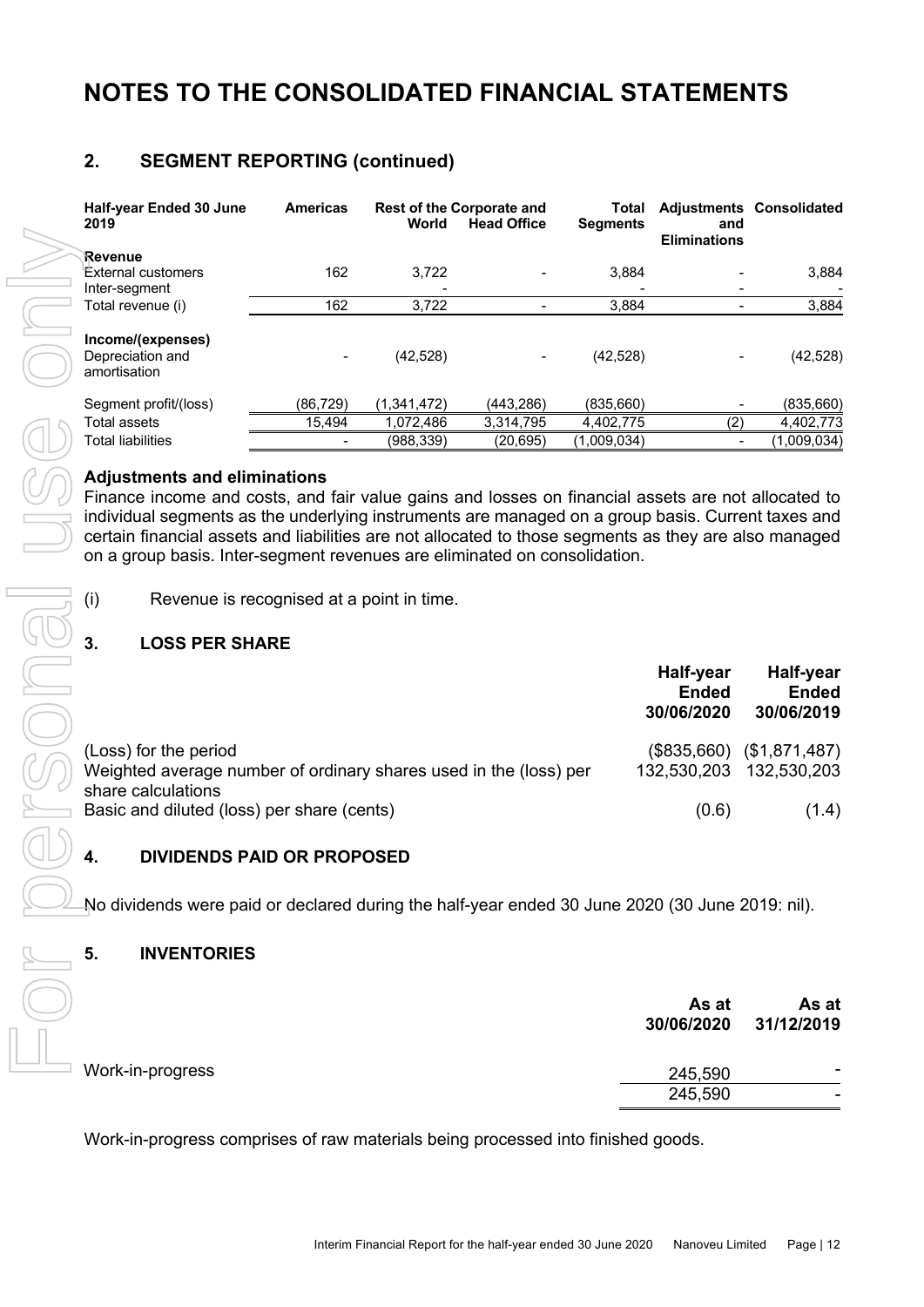### **6. ISSUED CAPITAL**

#### **(a) Ordinary shares**

|                                           | As at<br>30/06/2020        | As at<br>31/12/2019 |
|-------------------------------------------|----------------------------|---------------------|
| Paid up capital – ordinary shares         | 14,196,629                 | 14,196,629          |
| Capital raising costs                     | (824, 221)                 | (824, 221)          |
|                                           | 13,372,408                 | 13,372,408          |
|                                           |                            |                     |
|                                           | <b>Number of</b><br>shares | \$                  |
| 30 June 2020 movements in issued capital: |                            |                     |
| Balance at 1 January 2020                 | 132,530,203                | 13,372,408          |
| <b>Movements</b>                          |                            |                     |

### **(b) Performance Rights**

During the period 4,980,000 Performance Rights were on issue. Refer to Note 7 for further information.

### **(c) Options**

No options were issued, exercised or lapsed during the period, apart from performance options issued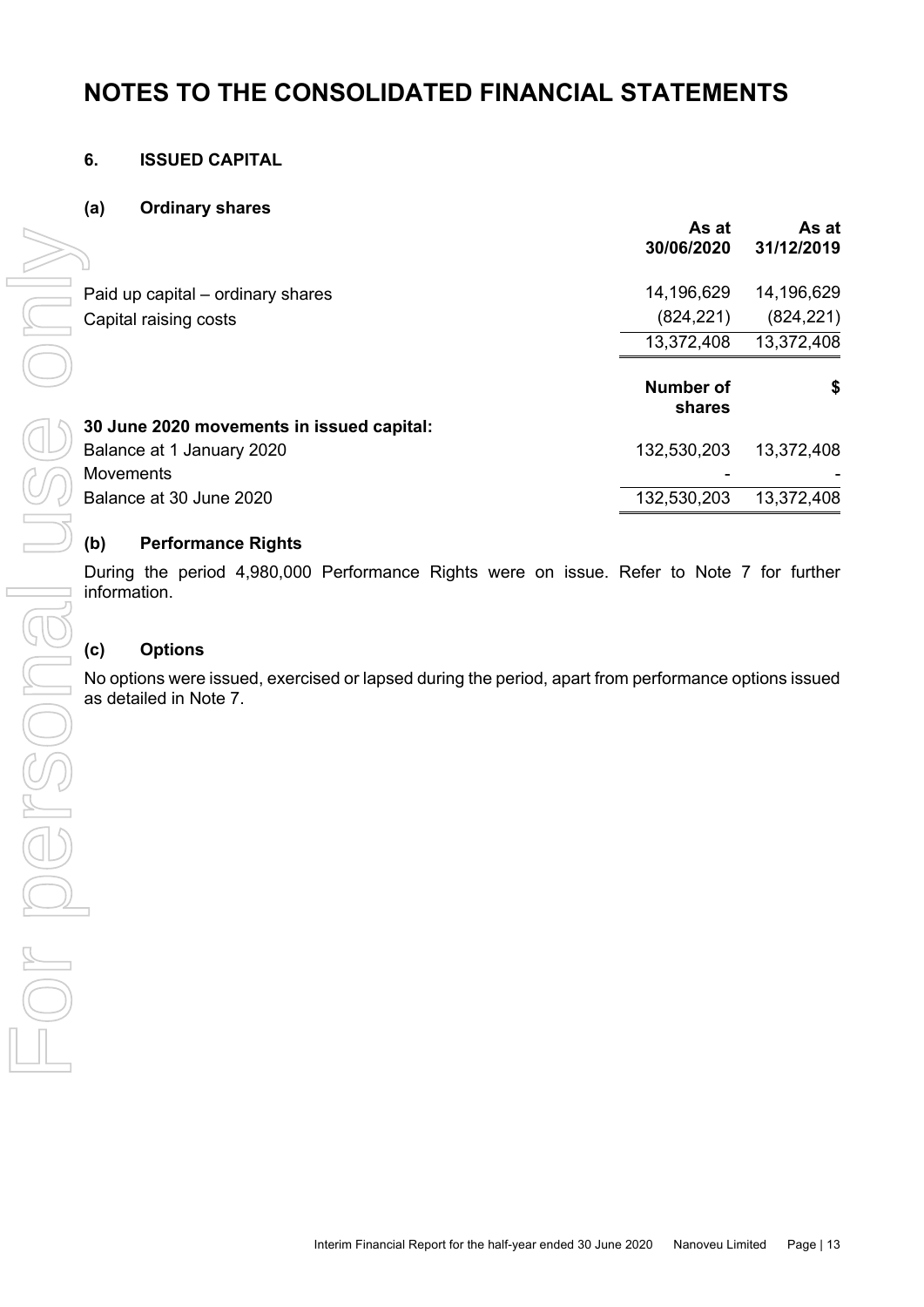# **7. SHARE-BASED PAYMENTS**

# **(a) Performance Rights**

During the period 4,980,000 Performance Rights were on issue.

The vesting of the Performance Rights is subject to the achievement of the following milestones:

| <b>Tranche</b> | <b>Performance Hurdle</b>                                                                                                  | <b>Number</b> | <b>Assumed</b><br>Probability of<br>achievement | <b>Assumed</b><br><b>Achievement</b><br><b>Date</b> |
|----------------|----------------------------------------------------------------------------------------------------------------------------|---------------|-------------------------------------------------|-----------------------------------------------------|
| A              | Admission to the Official List of the Australian<br>Securities Exchange Ltd and completion of 2<br>year of service         | 1,100,000     | 100%                                            | 30 November<br>2020                                 |
| B              | First sales of EyeFyx products achieved by 31<br>March 2021                                                                | 850,000       | 100%                                            | 31 March 2021                                       |
| $\mathsf{C}$   | Completion of iPhone Series X production of at<br>least 100,000 units                                                      | 455,000       | 100%                                            | 31 December<br>2020                                 |
| D              | Completion of production of the first three<br>Android models of at least 100,000 units                                    | 443,000       | 100%                                            | 31 December<br>2020                                 |
| $\overline{E}$ | Completion of gaming software development kit<br>or launch of first five 3D games introduced to<br>market                  | 442,000       | 100%                                            | 30 June 2020                                        |
| F              | Securing distribution in China with sales of at<br>least 100,000 units                                                     | 620,000       | 100%                                            | 30 June 2021                                        |
| H              | \$5m of sales revenue across all products by 31<br>December 2020 as validated from audited /<br>reviewed financial reports | 1,070,000     | 100%                                            | 31 December<br>2020                                 |
| <b>Total</b>   |                                                                                                                            | 4,980,000     |                                                 |                                                     |

provided the employee remains in employment.

Any unvested Performance Rights will lapse 7 years after their date of issue.

The Tranche E performance hurdle was achieved during the period and 221,000 shares were issued after period end.

Tranches G and I previously expired.

### **(b) Valuation of Performance Rights**

Performance Rights are valued at the last price at which a share in the Company traded on the Australian Securities Exchange.

The fair value of Performance Rights is recognised as an expense over the period from grant to vesting date assuming the performance hurdle has been achieved.

The amount recognised as part of employee benefits expense for Performance Rights during the period was \$96,317 (2019: \$68,780), inclusive of all performance rights existing at the beginning of the half-year period and those issued during the half-year period.

# **(c) Performance Options**

During the period an agreement was signed with Digital 360 Consulting (D360), a leading agency specialising in product launches for disruptive technologies, for retail and go-to-market services in the USA, Canada and the UK for its antiviral smartphone screen and case protection products.

D360's remuneration includes 3,250,000 performance options which have an exercise price of \$0.20, expiry date of 31 December 2023 and are exercisable upon the following vesting conditions being achieved: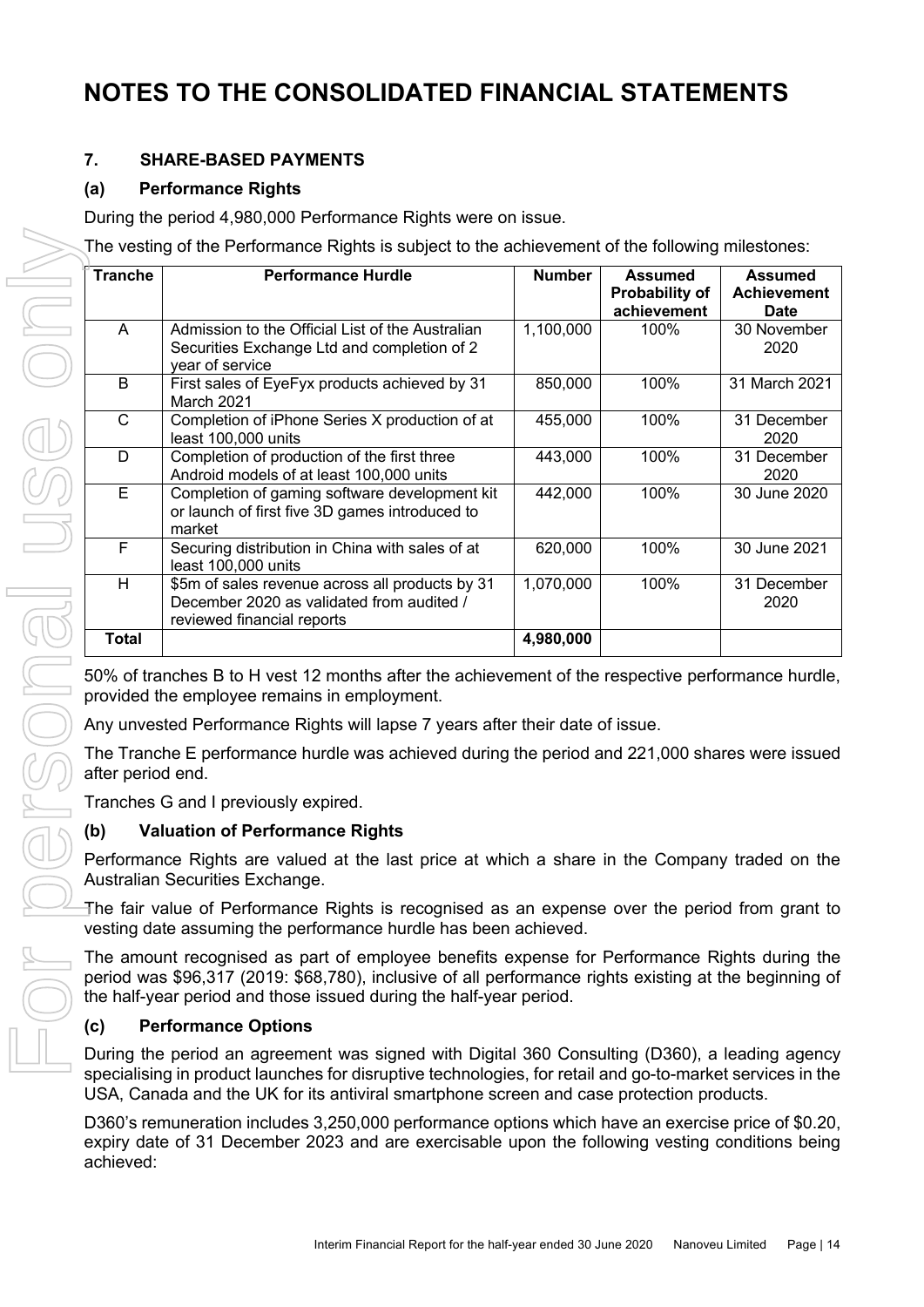### **7. SHARE-BASED PAYMENTS (continued)**

- (i) (Tranche 1): 500,000 Options shall vest upon Nanoveu generating US\$2,500,000 in revenue from sales of Nanoveu's antiviral protectors for smart phones to customers introduced to Nanoveu by D360 by the later of:
	- (A) 31 December 2020; and
	- (B) the date which is 7 months from the date on which Nanoveu announces that Products are available for commercial sale;
- (ii) (Tranche 2): 750,000 Options shall vest upon Nanoveu generating US\$5,000,000 in revenue from sales of Nanoveu's antiviral protectors for smart phones to customers introduced to Nanoveu by D360 by the later of:
	- (A) 31 December 2020; and
	- (B) the date which is 7 months from the date on which Nanoveu announces that Products are available for commercial sale;
- (iii) (Tranche 3): 1,000,000 Options shall vest upon Nanoveu generating US\$20,000,000 in revenue from sales of antiviral protectors for smart phones to customers introduced to Nanoveu by D360 by the later of:
	- (A) 31 December 2021; and
	- (B) the date which is 19 months from the date on which Nanoveu announces that Products are available for commercial sale; and
- (iv) (Tranche 4): 1,000,000 Options shall vest upon Nanoveu generating US\$50,000,000 in revenue from sales of antiviral protectors for smart phones to customers introduced to Nanoveu by D360 by the later of:
	- (A) 31 December 2022; or
	- (B) the date which is 31 months from date on which Nanoveu announces that Products are available for commercial sale.

### **(d) Valuation of Performance Options**

The fair value of performance options will be recognised as an expense if a performance hurdle is achieved.

No share-based payment expense was recognised in relation to the options issued during the halfyear ended 30 June 2020. Option share-based payment expense will be recognised at the point the service is delivered, being on date the consultant engaged achieves the revenue targets set.

### **8. RELATED PARTY TRANSACTIONS**

There were no other transactions with related parties during the half-year other than those that were on the same basis as stated in the 31 December 2019 Annual Report.

### **9. COMMITMENTS AND CONTINGENCIES**

date.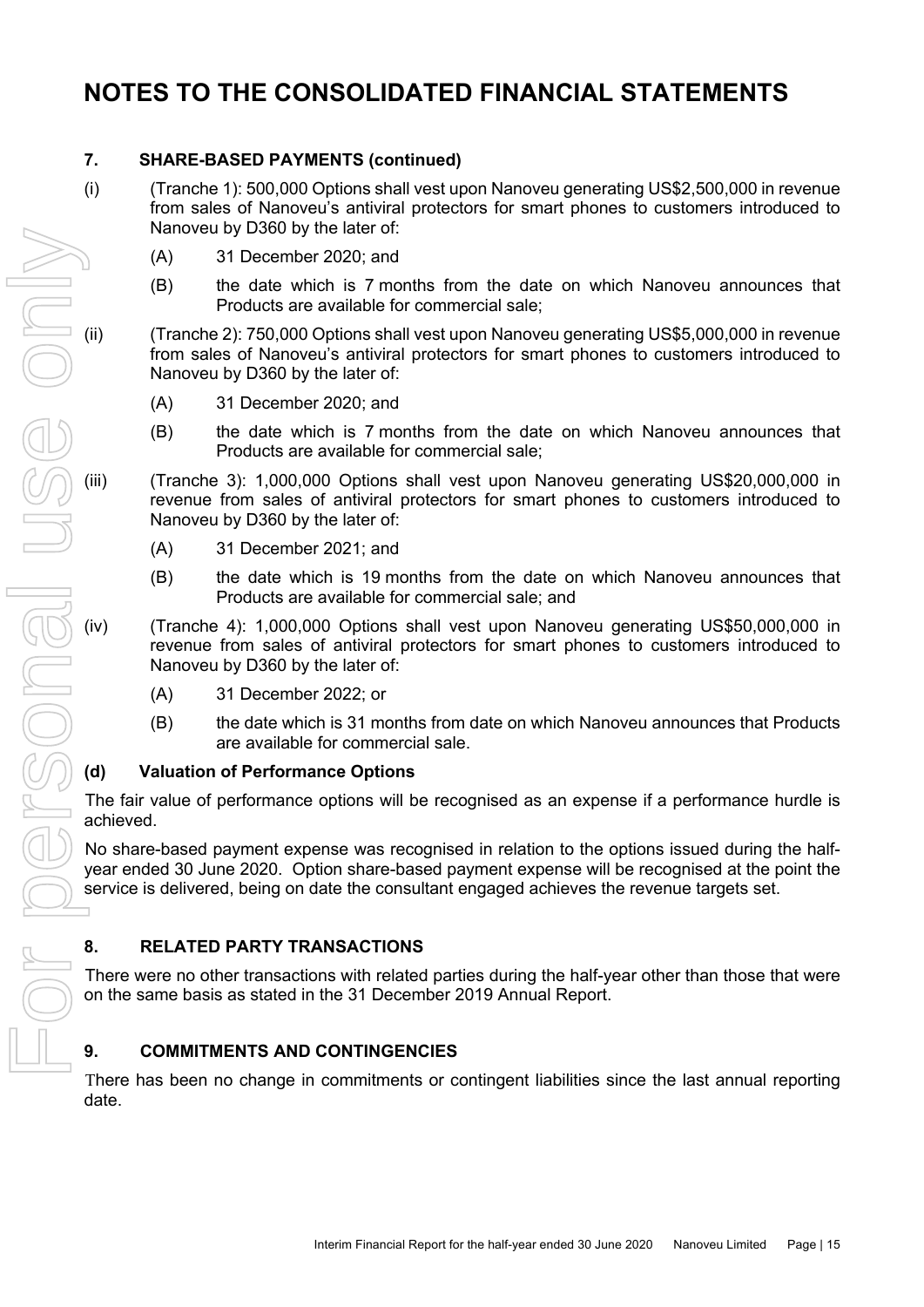### **10. EVENTS AFTER THE BALANCE SHEET DATE**

Subsequent to reporting date the Company secured a funding facility of up to \$2.4 million from Antiviral Technologies Portfolio LLC ("the Investor") for subscriptions for ordinary shares of the Company as follows:

- A \$600,000 subscription for shares with the value of \$658,500 has been received by the Company.
- A \$600,000 subscription for shares with the value of \$658,500 to be made subject to the Company obtaining shareholder approval for that subscription.
- An additional \$400,000 subscription for shares with the value of \$439,000 to be made (at the Investor's election) no later than at the first anniversary, subject to the Company obtaining shareholder approval for that subscription.
- An additional \$800,000 subscription for shares with the value of \$878,000 may be made by mutual consent of the parties, subject to the Company obtaining shareholder approval for that subscription.

Each of these investments will be made by way of the Investor prepaying for shares which will be issued upon the Investor's written request, within 18 months of the final subscription, in the number determined by applying to the subscription amount prepaid for by the Investor the "Purchase Price", being the average of the five daily volume-weighted average prices (rounded down to the next one tenth of a cent, or if the share price exceeds \$0.10, the next half a cent) selected by the Investor at its discretion during the 20 consecutive actual trading days immediately prior to the Investor's written request. Each issue must be for no less than \$150,000 of the shares.

The Company has made an initial issuance of 3,500,000 shares to the Investor; the remainder of shares will be issued as set out above. Alternatively, in lieu of applying these shares towards the aggregate number of the Placement Shares to be issued by Nanoveu, the Investor may, at a date determined by the Investor (no later than five business days after the later of the date of termination of the Agreement or the date by which all of the investments under the Agreement have been made, and all of the shares issuable under the Agreement have been issued), elect to make a further payment to the Company equal to the value of these shares determined using the Purchase Price at the time of the payment. over a state of a state of a state of a state of a state of a state of a company.<br>
A state of company obtaining shareholder approval for that subset and the of company obtaining shareholder approval for that subset and the

The Company has:

- paid a fee to the Investor of \$100,000 (equivalent to 4.2% of the maximum placement amount), satisfied by way of an issuance of 1,587,302 Shares to the Investor; and
- agreed, subject to shareholders' approval, to grant to the Investor 3,900,000 unlisted options to acquire ordinary shares at \$0.1018 each on or before 36-month anniversary of their grant date. This exercise price is at a 40% premium to the average of the daily VWAPs for Shares for the 20 consecutive actual trading days immediately prior to the date of the Agreement.

221,000 shares were issued after period end following the achievement of a performance hurdle.

The impact of the Coronavirus (COVID-19) pandemic is ongoing and it is not practicable to estimate the potential impact, positive or negative, after the reporting period. The situation is rapidly developing and is dependent on measures imposed by the Australian Government and other countries, such as maintaining social distancing requirements, quarantine, travel restrictions and any economic stimulus that may be provided.

Apart from the items above, no matters or circumstances have arisen since the end of the financial year which significantly affected or may significantly affect the operations of the Group, the results of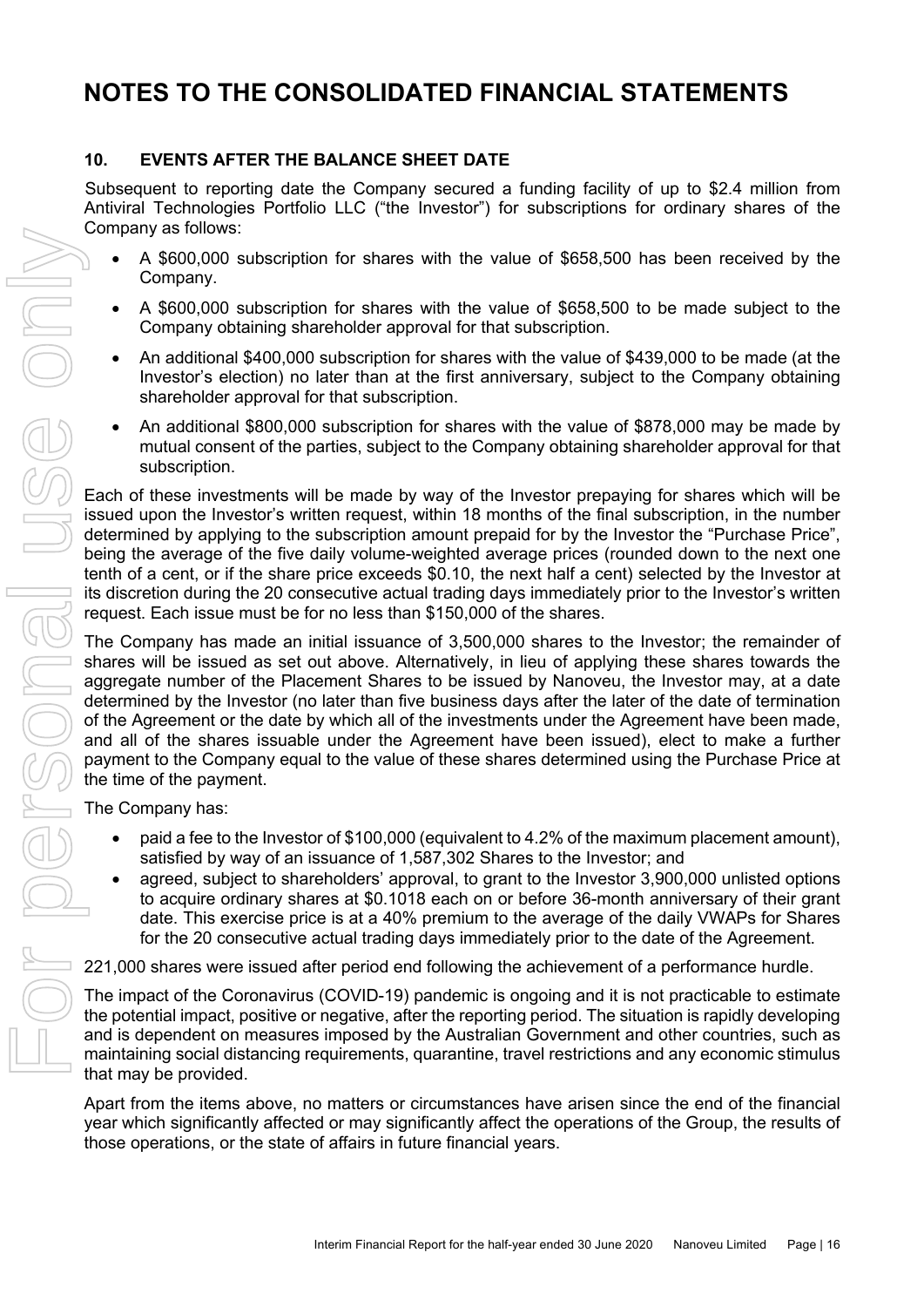# **DIRECTORS' DECLARATION**

In the directors' opinion:

- the attached financial statements and notes comply with the Corporations Act 2001, Australian Accounting Standard AASB 134 'Interim Financial Reporting', the Corporations Regulations 2001 and other mandatory professional reporting requirements;
- the attached financial statements and notes give a true and fair view of the Group's financial position as at 30 June 2020 and of its performance for the financial half-year ended on that date; and Signed in accordance with a resolution of directors made pursuant to section 303(5)(a) of the interval company will be able to pay its debts as and when they become due and payable.<br>Signed in accordance with a resolution o
	- there are reasonable grounds to believe that the Company will be able to pay its debts as and when they become due and payable.

Corporations Act 2001.

On behalf of the directors

**Mr Alfred Chong** ∃ Executive Chairman and CEO<br>27<sup>th</sup> August 2020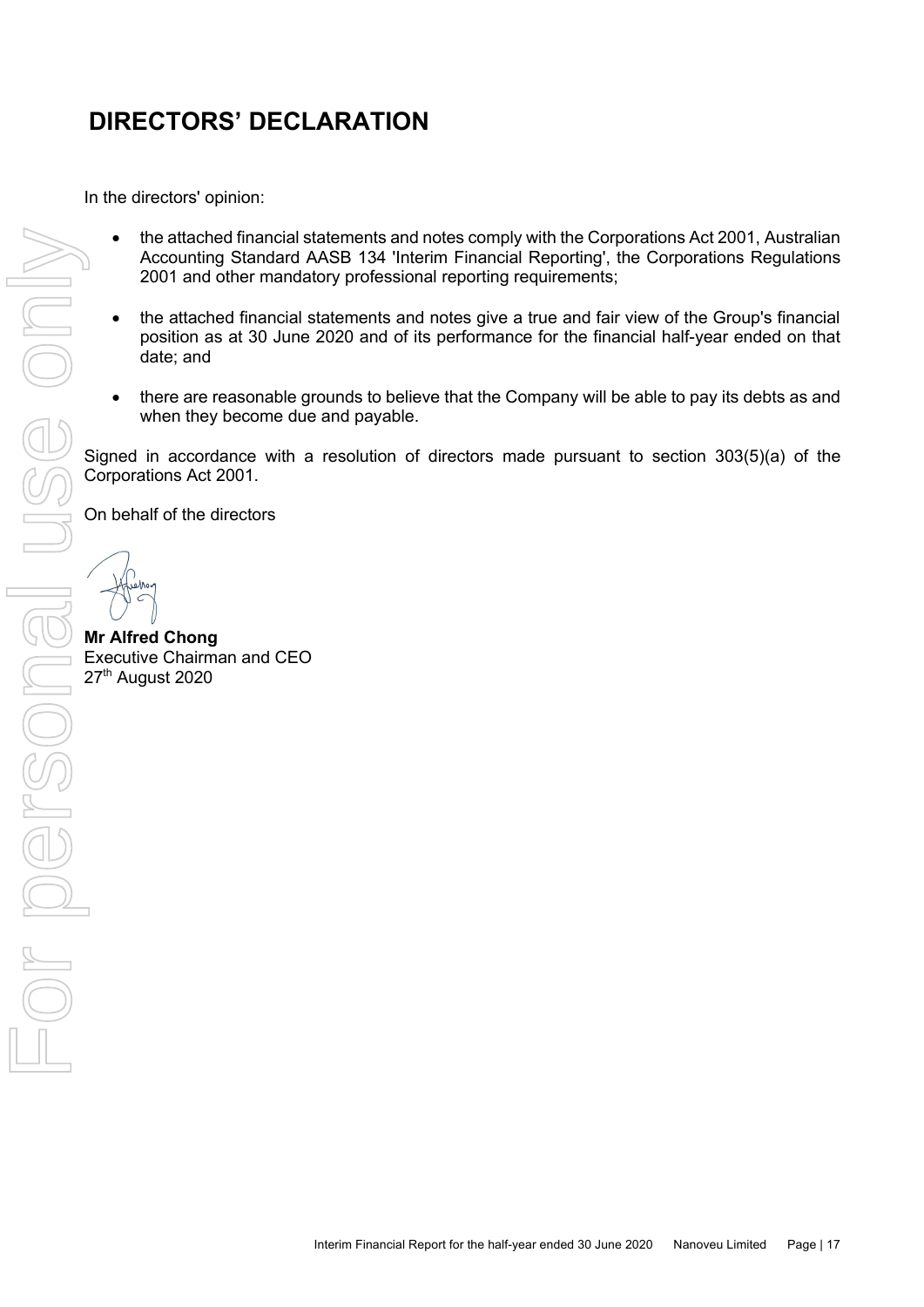

Tel: +61 8 6382 4600 Fax: +61 8 6382 4601 **www.bdo.com.au**

38 Station Street Subiaco, WA 6008 PO Box 700 West Perth WA 6872 Australia

#### **INDEPENDENT AUDITOR'S REVIEW REPORT**

#### To the members of Nanoveu Limited

#### **Report on the Half-Year Financial Report**

#### **Conclusion**

We have reviewed the half-year financial report of Nanoveu Limited (the Company) and its subsidiaries (the Group), which comprises the consolidated statement of financial position as at 30 June 2020, the consolidated statement of profit or loss and other comprehensive income, the consolidated statement of changes in equity and the consolidated statement of cash flows for the half-year ended on that date, a summary of significant accounting policies and other explanatory information, and the directors' declaration.

Based on our review, which is not an audit, we have not become aware of any matter that makes us believe that the accompanying half-year financial report of the Group does not comply with the *Corporations Act 2001* including:

- (i) Giving a true and fair view of the Group's financial position as at 30 June 2020 and of its financial performance for the half-year ended on that date; and
- (ii) Complying with Accounting Standard AASB 134 *Interim Financial Reporting* and the *Corporations Regulations 2001.*

#### **Basis for conclusion**

We conducted our review in accordance with ASRE 2410 *Review of a Financial Report Performed by the Independent Auditor of the Entity*. Our responsibilities are further described in the *Auditor's Responsibilities for the Review of the Financial Report* section of our report. We are independent of the Company in accordance with the auditor independence requirements of the *Corporations Act 2001* and the ethical requirements of the Accounting Professional and Ethical Standards Board's APES 110 *Code of Ethics for Professional Accountants (including Independence Standards)* (the Code) that are relevant to the audit of the annual financial report in Australia. We have also fulfilled our other ethical responsibilities in accordance with the Code.

We confirm that the independence declaration required by the *Corporations Act 2001* which has been given to the directors of the Company, would be the same terms if given to the directors as at the time of this auditor's review report.

#### **Material uncertainty relating to going concern**

We draw attention to Note 1 in the financial report which describes the events and/or conditions which give rise to the existence of a material uncertainty that may cast significant doubt about the Group's ability to continue as a going concern and therefore the Group may be unable to realise its assets and discharge its liabilities in the normal course of business. Our conclusion is not modified in respect of this matter.